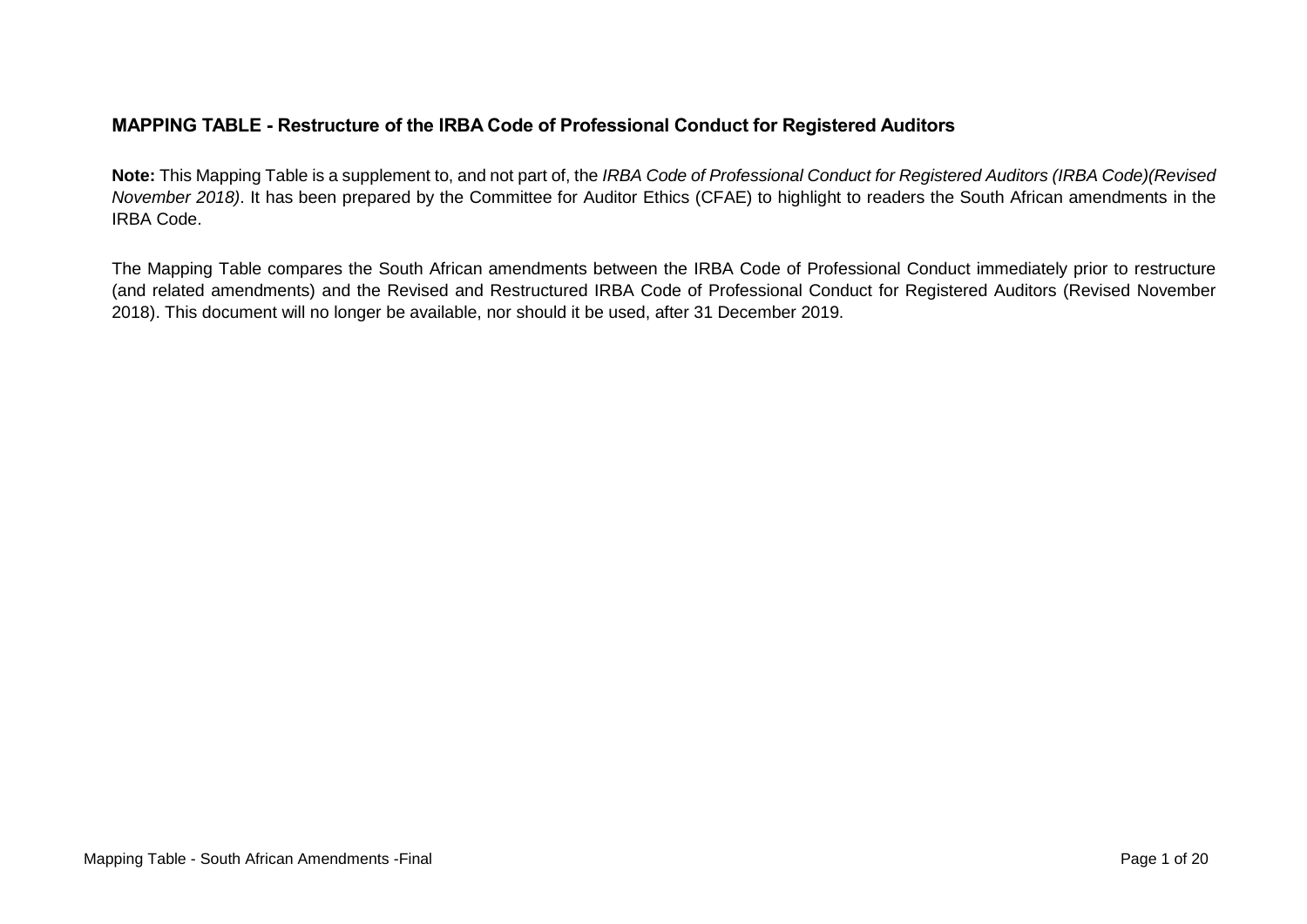|    | <b>IRBA Code (prior to Revision and Restructure)</b> |                                                           | <b>IRBA Code (Revised November 2018)</b> |                                                           |  |
|----|------------------------------------------------------|-----------------------------------------------------------|------------------------------------------|-----------------------------------------------------------|--|
| 1. | Glossary                                             |                                                           |                                          |                                                           |  |
|    | Act                                                  | The Auditing Profession Act, 2005 (Act No. 26 of 2005).   | $\mathbf{Act}$                           | The Auditing Profession Act, 2005 (Act No. 26 of 2005).   |  |
|    |                                                      |                                                           |                                          |                                                           |  |
| 2. |                                                      |                                                           | New definition                           |                                                           |  |
|    | No prior definition.                                 |                                                           | Assisted                                 | Assisting an individual to contravene Sections 41(1)      |  |
|    |                                                      |                                                           | holding out                              | and/or $41(2)$ of the Act.                                |  |
| 3. |                                                      |                                                           |                                          |                                                           |  |
|    | <b>Client</b>                                        | A bank account which is used solely for the banking of    | <b>Client</b>                            | A bank account that is used solely for the banking of     |  |
|    | account                                              | clients' monies.                                          | account                                  | clients' monies.                                          |  |
|    |                                                      |                                                           |                                          |                                                           |  |
| 4. |                                                      |                                                           |                                          |                                                           |  |
|    | Client                                               | Any monies, including documents of title to money such    | Client                                   | Any monies, including documents of title to money such    |  |
|    | monies                                               | as bills of exchange and promissory notes, as well as     | monies                                   | as bills of exchange and promissory notes, as well as     |  |
|    |                                                      | documents of title which can be converted into money      |                                          | documents of title that can be converted into money,      |  |
|    |                                                      | such as bearer bonds, received by a registered auditor to |                                          | such as bearer bonds, received by a registered auditor    |  |
|    |                                                      | be held or paid out on the instruction of the person from |                                          | to be held or paid out on the instruction of the person   |  |
|    |                                                      | whom or on whose behalf they are received.                |                                          | from whom or on whose behalf they are received.           |  |
| 5. |                                                      |                                                           |                                          |                                                           |  |
|    | Firm                                                 | (a) A partnership, company or sole proprietor referred to | Firm                                     | (a) A partnership, company or sole proprietor referred to |  |
|    |                                                      | in section 38;                                            |                                          | in section 38 of the Act;                                 |  |
|    |                                                      | (b) An entity that controls the parties in (a), through   |                                          | (b) An entity that controls the parties in (a), through   |  |
|    |                                                      | ownership, management or other means; and                 |                                          | ownership, management or other means; and                 |  |
|    |                                                      | (c) An entity controlled by the parties in (a), through   |                                          | (c) An entity controlled by the parties in (a), through   |  |
|    |                                                      | ownership, management or other means.                     |                                          | ownership, management or other means.                     |  |
|    |                                                      | (Footnote: Section 1 v "firm")                            |                                          | (Footnote: Section 1 v "firm")                            |  |
|    |                                                      |                                                           |                                          |                                                           |  |
|    |                                                      |                                                           |                                          | Paragraphs 400.4 and 900.3 explain how the word "firm"    |  |
|    |                                                      |                                                           |                                          | is used to address the responsibility of registered       |  |
|    |                                                      |                                                           |                                          | auditors and firms for compliance with Parts 4A and 4B,   |  |
|    |                                                      |                                                           |                                          | respectively.                                             |  |
|    |                                                      |                                                           |                                          |                                                           |  |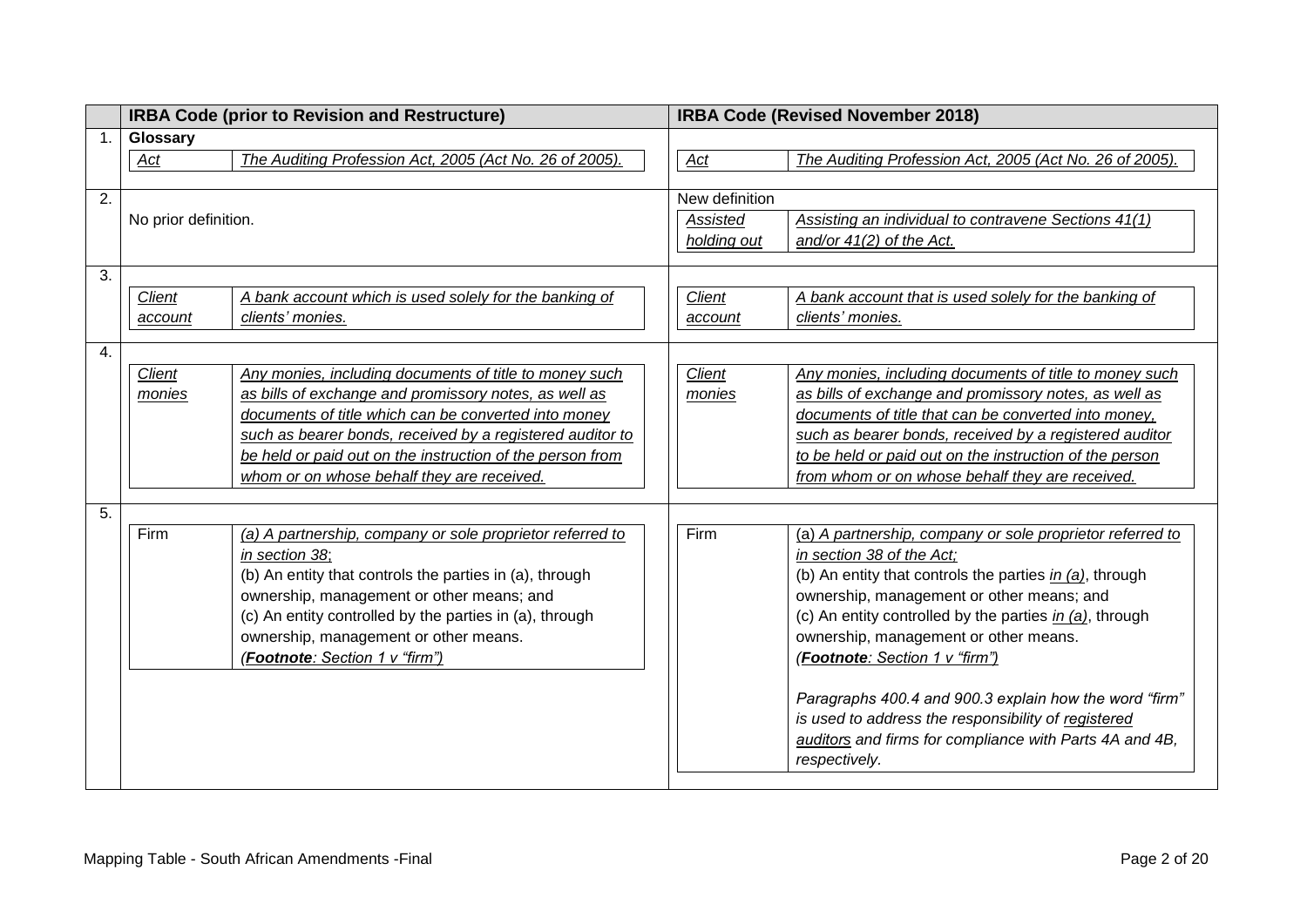|    |                                 | <b>IRBA Code (prior to Revision and Restructure)</b>                                                                                                                                                                                                                                                                                                                                                                                                                                                                                                                                                                                                                                                                                                                                                                                                                                                                                                                                                             | <b>IRBA Code (Revised November 2018)</b> |                                                                                                                                                                                                                                                                                                                                                                                                                                                                                                                                                                                                                                                                                                                                                                                                                                                                                                                                                                                                                                               |  |
|----|---------------------------------|------------------------------------------------------------------------------------------------------------------------------------------------------------------------------------------------------------------------------------------------------------------------------------------------------------------------------------------------------------------------------------------------------------------------------------------------------------------------------------------------------------------------------------------------------------------------------------------------------------------------------------------------------------------------------------------------------------------------------------------------------------------------------------------------------------------------------------------------------------------------------------------------------------------------------------------------------------------------------------------------------------------|------------------------------------------|-----------------------------------------------------------------------------------------------------------------------------------------------------------------------------------------------------------------------------------------------------------------------------------------------------------------------------------------------------------------------------------------------------------------------------------------------------------------------------------------------------------------------------------------------------------------------------------------------------------------------------------------------------------------------------------------------------------------------------------------------------------------------------------------------------------------------------------------------------------------------------------------------------------------------------------------------------------------------------------------------------------------------------------------------|--|
| 6. |                                 |                                                                                                                                                                                                                                                                                                                                                                                                                                                                                                                                                                                                                                                                                                                                                                                                                                                                                                                                                                                                                  |                                          |                                                                                                                                                                                                                                                                                                                                                                                                                                                                                                                                                                                                                                                                                                                                                                                                                                                                                                                                                                                                                                               |  |
|    | Professional<br>Activity        | An activity requiring accountancy or related skills<br>undertaken by a registered auditor, including accounting,<br>auditing, review, other assurance and related services,<br>taxation, management consulting, and financial<br>management.                                                                                                                                                                                                                                                                                                                                                                                                                                                                                                                                                                                                                                                                                                                                                                     | Professional<br>Activity                 | An activity requiring accountancy or related skills<br>undertaken by a registered auditor, including:<br>auditing, review, other assurance and<br>related services;<br>accounting;<br>tax;<br>management consulting; and<br>financial management.                                                                                                                                                                                                                                                                                                                                                                                                                                                                                                                                                                                                                                                                                                                                                                                             |  |
| 7. |                                 |                                                                                                                                                                                                                                                                                                                                                                                                                                                                                                                                                                                                                                                                                                                                                                                                                                                                                                                                                                                                                  |                                          |                                                                                                                                                                                                                                                                                                                                                                                                                                                                                                                                                                                                                                                                                                                                                                                                                                                                                                                                                                                                                                               |  |
|    | Professional<br><b>Services</b> | Professional activities performed for clients. These<br>include but are services not limited to:<br>(a) Audit, review, other assurance and related services:<br>(i) Financial statement audits and reviews, other<br>assurance and related services such as regulatory<br>reporting, sustainability, compliance and<br>performance reporting;<br>(ii) Company accounting advisory services such as<br>preparation of accounting records and financial<br>statements in accordance with recognised financial<br>reporting standards and applicable statutes; and<br>(iii) Company statutory services;<br>(b) Taxation services:<br>(i) Tax return preparation and submission,<br>(ii) Tax calculations for the purpose of preparing<br>accounting entries,<br>(iii) Tax planning and other tax advisory services,<br>and<br>(iv) Assistance in the resolution of tax disputes;<br>(c) Advisory services:<br>(i) Accounting advisory and financial management<br>advisory services: accounting support, conversion | Professional<br>Services                 | Professional activities performed for clients. These<br>include, but are not limited to, the following:<br>(a) Audit, review, other assurance and related services:<br>(i) Financial statement audits and reviews, other<br>assurance and related services such as regulatory<br>reporting, sustainability, compliance and<br>performance reporting; and<br>(ii) Preparation of financial statements in<br>accordance with recognised financial reporting<br>standards and applicable statutes;<br>(b)Accounting services:<br>(i) Preparation of accounting records;<br>(c) Company statutory services;<br>(d) Taxation services:<br>(i) Tax return preparation and submission;<br>(ii) Tax calculations for the purpose of preparing<br>accounting entries;<br>(iii) Tax planning and other tax advisory services;<br>and<br>(iv) Assistance in the resolution of tax disputes;<br>(e) Management consulting and advisory services:<br>(i) Accounting advisory and financial management<br>advisory services; accounting support, conversion |  |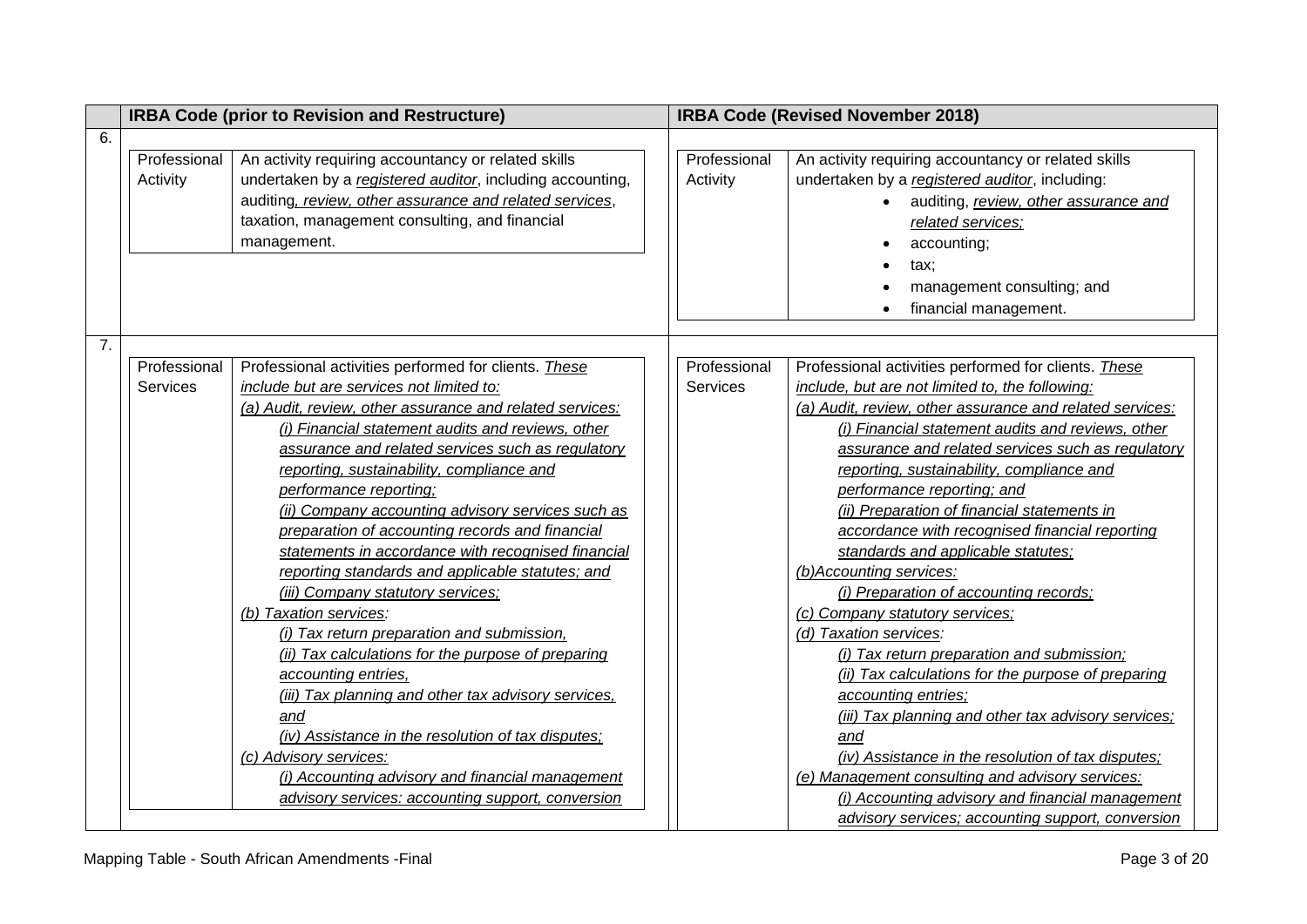| <b>IRBA Code (prior to Revision and Restructure)</b>    | <b>IRBA Code (Revised November 2018)</b>              |
|---------------------------------------------------------|-------------------------------------------------------|
| services for new and revised accounting standards,      | services for new and revised accounting               |
| financial modeling and project management;              | standards, financial modelling and project            |
| (ii) Business performance services: business            | management;                                           |
| effectiveness, people and change management,            | (ii) Business performance services; business          |
| operational and business finance;                       | effectiveness, people and change management,          |
| (iii) Internal audit: risk and compliance services,     | operational and business finance;                     |
| review and monitoring of internal controls, risk        | (iii) Internal audit; risk and compliance services,   |
| management, compliance services, corporate              | review and monitoring of internal controls, risk      |
| governance and audit committee advisory services;       | management, compliance services, corporate            |
| (iv) Corporate finance services: mergers and            | governance and audit committee advisory               |
| acquisitions, valuations, infrastructure financing,     | services:                                             |
| debt and capital markets, due diligence reviews,        | (iv) Corporate finance service; mergers and           |
| transaction services and designated advisor             | acquisitions, valuations, infrastructure financing,   |
| services to listed companies;                           | debt and capital markets, due diligence reviews,      |
| (v) Corporate recovery services: liquidation and        | transaction services and designated advisor           |
| insolvency administration, curator bonis,               | services;                                             |
| administration of deceased estates, judicial            | (v) Corporate recovery services; liquidation and      |
| management and trusteeships;                            | insolvency administration, curator bonis,             |
| (vi) Financial risk management services: actuarial      | administration of deceased estates, judicial          |
| services, banking and risk advisory, regulatory and     | management and trusteeships;                          |
| compliance services, technical accounting;              | (vi) Financial risk management services; actuarial    |
| (vii) Information technology (IT) Advisory: security,   | services, banking and risk advisory, regulatory       |
| privacy and continuity, enterprise resource             | and compliance services, and technical                |
| planning; information system audit services, IT         | accounting;                                           |
| project advisory, governance and performance;           | (vii) Information technology (IT) advisory; security, |
| (viii) Forensic services: dispute advisory and          | privacy and continuity, enterprise resource           |
| resolution, ethics and integrity monitoring, fraud risk | planning; information system audit services, IT       |
| management, intellectual property and other             | project advisory, governance and performance;         |
| investigations and regulatory compliance.               | and                                                   |
|                                                         | (viii) Forensic services; dispute advisory and        |
|                                                         | resolution, ethics and integrity monitoring, fraud    |
|                                                         | risk management, intellectual property and other      |
|                                                         | investigations and regulatory compliance.             |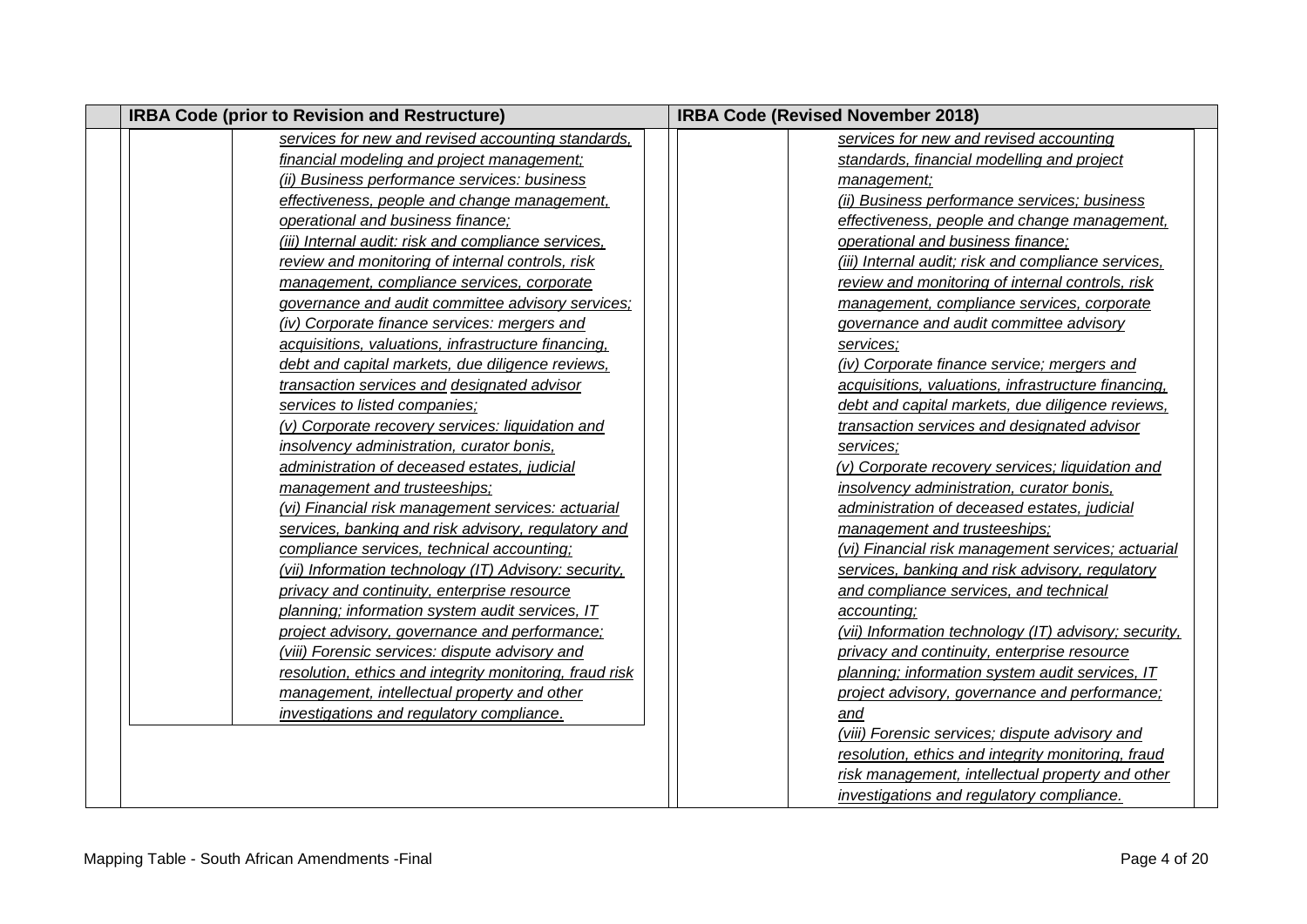|     | <b>IRBA Code (prior to Revision and Restructure)</b>  |                                                                                                                                                                                                                                                                                                                                                                                                                            | <b>IRBA Code (Revised November 2018)</b> |                                                                                                                                                                                                                                                                                                                                                                                                                                                                                                              |  |
|-----|-------------------------------------------------------|----------------------------------------------------------------------------------------------------------------------------------------------------------------------------------------------------------------------------------------------------------------------------------------------------------------------------------------------------------------------------------------------------------------------------|------------------------------------------|--------------------------------------------------------------------------------------------------------------------------------------------------------------------------------------------------------------------------------------------------------------------------------------------------------------------------------------------------------------------------------------------------------------------------------------------------------------------------------------------------------------|--|
| 8.  |                                                       |                                                                                                                                                                                                                                                                                                                                                                                                                            |                                          |                                                                                                                                                                                                                                                                                                                                                                                                                                                                                                              |  |
|     | Public<br>Interest<br>entity                          | (a) A listed entity; and<br>(b) An entity:<br>(i) Defined by regulation or legislation as a public<br>interest entity; or<br>(ii) for which the audit is required by regulation or<br>legislation to be conducted in compliance with the<br>same independence requirements that apply to the<br>audit of listed entities. Such regulation may be<br>promulgated by any relevant regulator, including an<br>audit regulator | Public<br>Interest entity                | (a) A listed entity; or<br>(b) An entity:<br>(i) Defined by regulation or legislation as a public<br>interest entity; or<br>(ii) For which the audit is required by regulation or<br>legislation to be conducted in compliance with the<br>same independence requirements that apply to the<br>audit of listed entities. Such regulation might be<br>promulgated by any relevant regulator, including an<br>audit regulator; or<br>(c) Other entities as set out in paragraphs R400.8a SA<br>and R400.8b SA. |  |
| 9.  | Public<br>practice                                    | The practice of a registered auditor who places<br>professional services at the disposal of the public for<br>reward, and "practice" has a similar meaning. (Footnote:<br>Section 1 v. "Public practice")                                                                                                                                                                                                                  | Definition removed.                      |                                                                                                                                                                                                                                                                                                                                                                                                                                                                                                              |  |
| 10. | <b>Registered</b><br>auditor                          | An individual or firm registered as an auditor with the<br>Regulatory Board.                                                                                                                                                                                                                                                                                                                                               | <b>Registered</b><br>auditor             | An individual or firm registered as an auditor with<br>the Regulatory Board.<br>(Footnote: Section 1 v. "registered auditor")                                                                                                                                                                                                                                                                                                                                                                                |  |
| 11. | Registered<br>auditor in<br><b>Public</b><br>Practice | A registered auditor that provides professional services                                                                                                                                                                                                                                                                                                                                                                   | Definition removed.                      |                                                                                                                                                                                                                                                                                                                                                                                                                                                                                                              |  |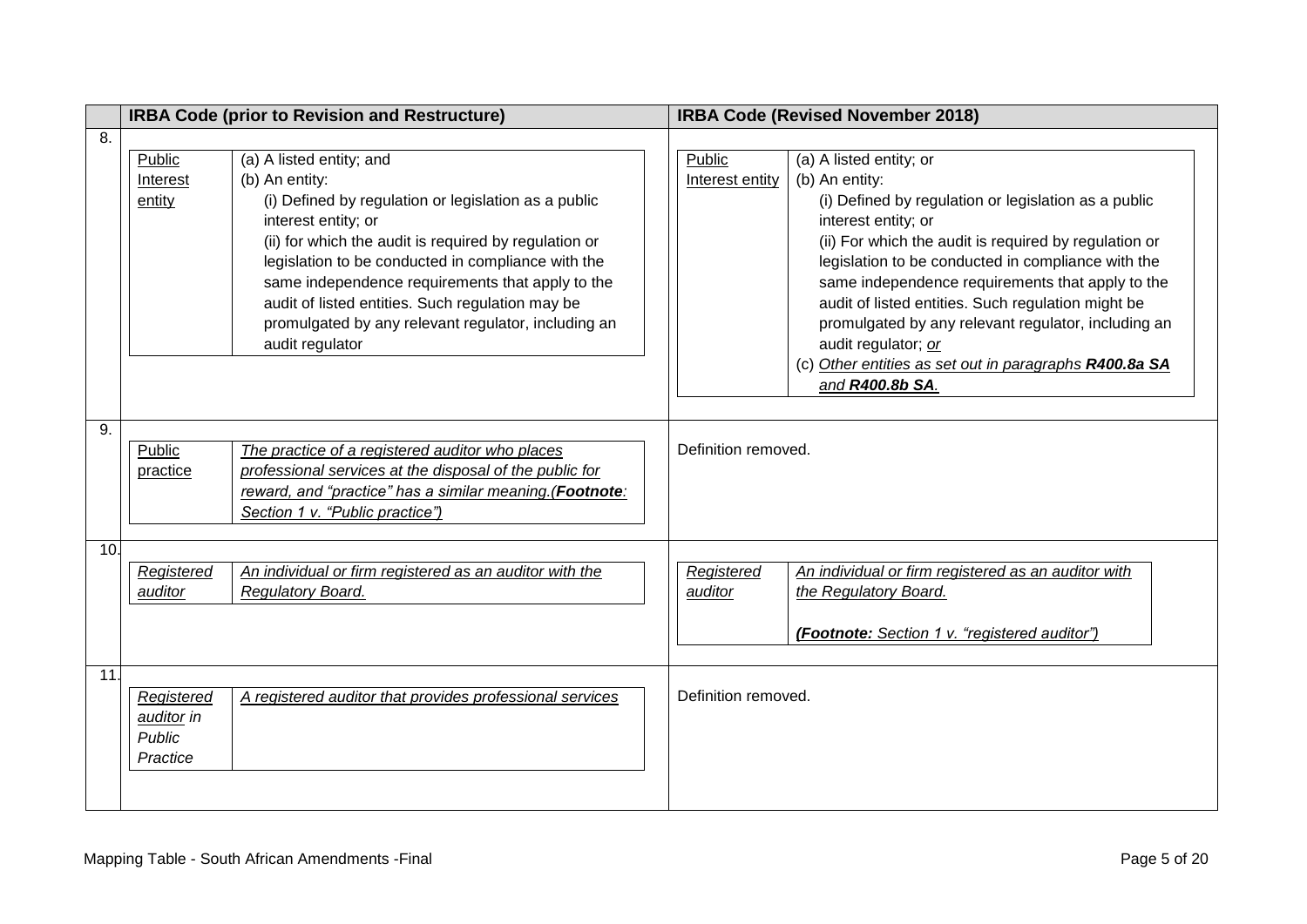|     | <b>IRBA Code (prior to Revision and Restructure)</b>                 |                                                                            |                                                                         | <b>IRBA Code (Revised November 2018)</b>                              |  |  |
|-----|----------------------------------------------------------------------|----------------------------------------------------------------------------|-------------------------------------------------------------------------|-----------------------------------------------------------------------|--|--|
| 12. |                                                                      |                                                                            |                                                                         |                                                                       |  |  |
|     | Regulatory                                                           | The Independent Regulatory Board for Auditors                              | Regulatory                                                              | The Independent Regulatory Board for Auditors                         |  |  |
|     | <b>Board</b>                                                         | established by section 3.                                                  | <b>Board</b>                                                            | established by section 3 of the Act.                                  |  |  |
|     |                                                                      |                                                                            |                                                                         |                                                                       |  |  |
|     |                                                                      | (Footnote: Section 1 v. "Regulatory Board)                                 |                                                                         | (Footnote: Section 1 v. "Regulatory Board")                           |  |  |
|     |                                                                      |                                                                            |                                                                         |                                                                       |  |  |
| 13. |                                                                      |                                                                            |                                                                         |                                                                       |  |  |
|     |                                                                      | List of Standards or Codes not previously included                         |                                                                         | LIST OF STANDARDS OR CODES REFERRED TO IN THE CODE                    |  |  |
|     |                                                                      |                                                                            | <b>IESBA</b>                                                            | IESBA International Code of Ethics for                                |  |  |
|     |                                                                      |                                                                            | CODE                                                                    | Professional Accountants (Including International                     |  |  |
|     |                                                                      |                                                                            |                                                                         | Independence Standards)                                               |  |  |
|     |                                                                      |                                                                            |                                                                         |                                                                       |  |  |
| 14. | <b>SECTION 130</b>                                                   |                                                                            | <b>Section 113</b>                                                      |                                                                       |  |  |
|     |                                                                      | <b>Professional Competence And Due Care</b>                                |                                                                         | <b>Professional Competence And Due Care</b>                           |  |  |
|     |                                                                      |                                                                            |                                                                         |                                                                       |  |  |
|     | 130.7 A registered auditor shall not undertake or continue with any  |                                                                            | R113.4 SA A registered auditor shall not undertake or continue with any |                                                                       |  |  |
|     | engagement which the registered auditor is not competent to perform, |                                                                            | engagement that the registered auditor is not competent to              |                                                                       |  |  |
|     |                                                                      | unless the registered auditor obtains advice and assistance which          |                                                                         | perform, unless the registered auditor obtains advice and             |  |  |
|     |                                                                      | enables the registered auditor to carry out the engagement                 |                                                                         | assistance that enables the registered auditor to carry out the       |  |  |
|     | satisfactorily.                                                      |                                                                            | engagement satisfactorily.                                              |                                                                       |  |  |
|     |                                                                      |                                                                            |                                                                         |                                                                       |  |  |
| 15. | <b>SECTION 140</b>                                                   |                                                                            |                                                                         | <b>Subsection 114 - Confidentiality</b>                               |  |  |
|     |                                                                      |                                                                            |                                                                         |                                                                       |  |  |
|     |                                                                      | 140.7 The following are circumstances where registered auditors are or may | 114.1 A1                                                                | Confidentiality serves the public interest because it facilitates the |  |  |
|     |                                                                      | be required to disclose confidential information or when such              |                                                                         | free flow of information from the registered auditor's client to the  |  |  |
|     |                                                                      | disclosure may be appropriate:                                             |                                                                         | registered auditor in the knowledge that the information will not     |  |  |
|     |                                                                      | (a) Disclosure is permitted by law and is authorised by the client;        |                                                                         | be disclosed to a third party. Nevertheless, the following are        |  |  |
|     | (b) Disclosure is required by law, for example:                      |                                                                            |                                                                         | circumstances where registered auditors are or might be               |  |  |
|     |                                                                      | (i) Production of documents or other provision of evidence in the          |                                                                         | required to disclose confidential information or when such            |  |  |
|     |                                                                      |                                                                            |                                                                         |                                                                       |  |  |
|     |                                                                      | course of legal proceedings; or                                            |                                                                         | disclosure might be appropriate:                                      |  |  |
|     |                                                                      | (ii) Disclosure to the appropriate public authorities of infringements     |                                                                         | (a) Disclosure is required by law, for example:                       |  |  |
|     |                                                                      | of the law that come to light, including disclosures of reportable         |                                                                         | (i) Production of documents or other provision of evidence            |  |  |
|     |                                                                      |                                                                            |                                                                         | in the course of legal proceedings; or                                |  |  |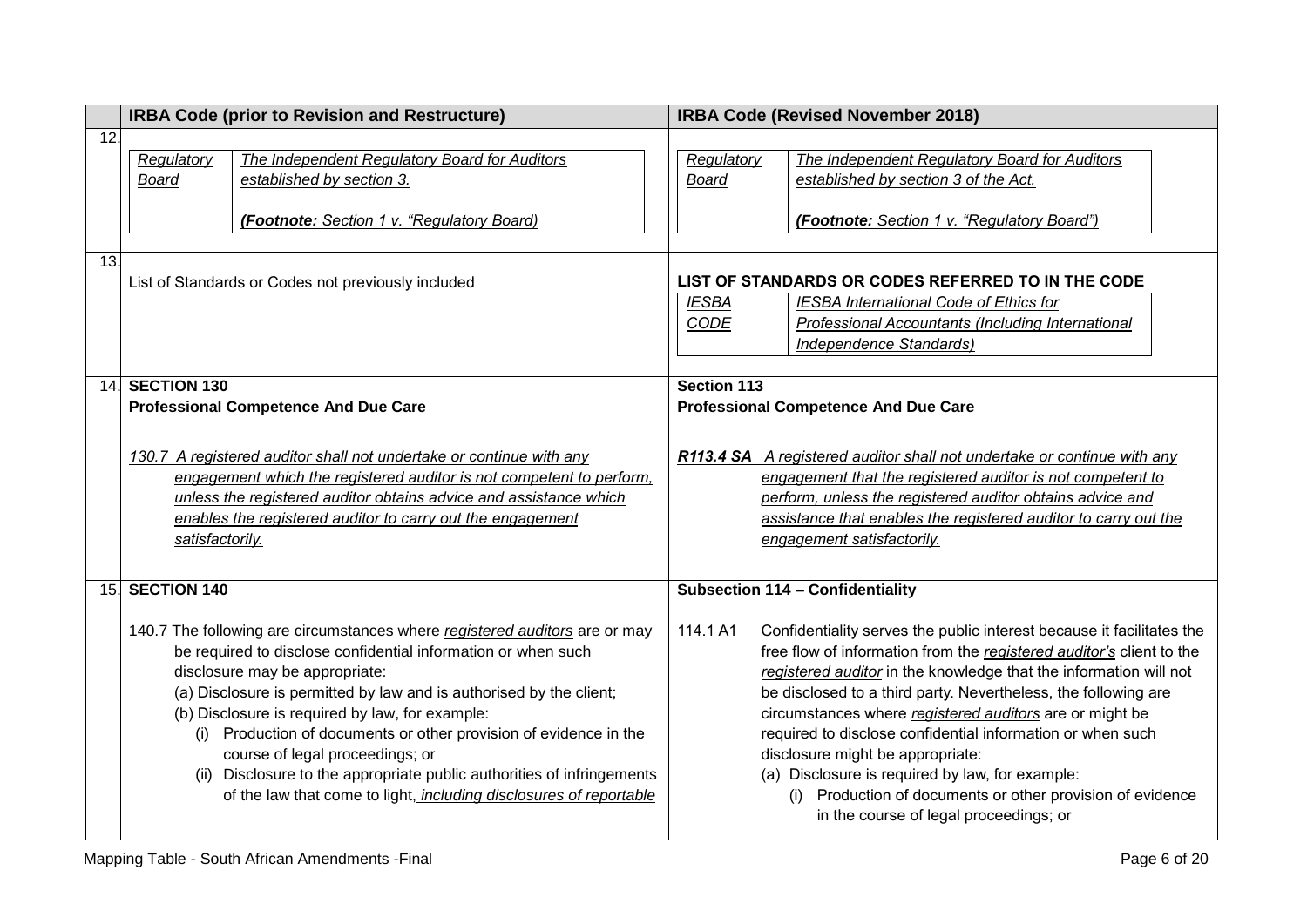|                 | <b>IRBA Code (prior to Revision and Restructure)</b>                                 | <b>IRBA Code (Revised November 2018)</b>                                  |
|-----------------|--------------------------------------------------------------------------------------|---------------------------------------------------------------------------|
|                 | irregularities reported to the Regulatory Board as required by                       | (ii) Disclosure to the appropriate public authorities of                  |
|                 | section 45 of the Act; and                                                           | infringements of the law that come to light; <i>including</i>             |
|                 | (c) There is a professional duty or right to disclose, when not                      | disclosures of reportable irregularities reported to the                  |
|                 | prohibited by law:                                                                   | Regulatory Board as required by Section 45 of the Act;                    |
|                 | To comply with the quality review of the Regulatory Board or a<br>professional body; | Disclosure is permitted by law and is authorised by the client;<br>and    |
|                 | (ii) To respond to an inquiry or investigation by the Regulatory                     | (c) There is a professional duty or right to disclose, when not           |
|                 | Board or other regulatory body;                                                      | prohibited by law:                                                        |
|                 | (iii) To protect the professional interests of a registered auditor in               | (i) To comply with the quality review of the Regulatory                   |
|                 | legal proceedings;                                                                   | Board or a professional body;                                             |
|                 | (iv) To comply with technical standards and the requirements of                      | (ii) To respond to an inquiry or investigation by a                       |
|                 | this Code.                                                                           | professional body, the Regulatory Board and any other                     |
|                 |                                                                                      | regulatory body;                                                          |
|                 |                                                                                      | (iii) To protect the professional interests of a registered               |
|                 |                                                                                      | auditor in legal proceedings; or                                          |
|                 |                                                                                      | (iv) To comply with technical and professional standards,                 |
|                 |                                                                                      | including ethics requirements.                                            |
|                 |                                                                                      |                                                                           |
| 16 <sub>1</sub> | <b>SECTION 150 - Professional Behaviour</b>                                          | Subsection 115 - Professional Behaviour                                   |
|                 | <b>Multiple Firms</b>                                                                | <b>Multiple Firms and Assisted Holding Outs</b>                           |
|                 | 150.3 An individual registered auditor is permitted to be a member of more           | R115.3 SA A registered auditor may be associated with more than one audit |
|                 | than one registered audit firm and some other type of professional firm              | firm or professional services firm. Such association shall not be         |
|                 | providing professional services. It is also permissible to practice under            | misleading or cause confusion, and the registered auditor shall           |
|                 | different firm names for different offices, provided this does not                   | ensure that there is clear distinction between the different firms.       |
|                 | mislead.                                                                             |                                                                           |
|                 |                                                                                      | R115.4 SA A registered auditor who is associated with an audit firm, or   |
|                 | 150.4 Individual registered auditors who are members of registered audit             | professional services firm and has associates who are not                 |
|                 | firms as well as being members of other accounting or consulting firms               | registered auditors shall ensure:                                         |
|                 | that provide professional services and have individual members who                   | that those associates do not intentionally or unintentionally             |
|                 | are not registered auditors, must ensure there is a clear distinction                | contravene Section 41(1) and/or 41(2) of the Act, or                      |
|                 | between the different firms and the members thereof, and that they do                | that any action of the registered auditor or the firm do not              |
|                 | not unwittingly contravene section 41(2) of the Act, or cause it to be               | intentionally or unintentionally assist Section 41(1) and/or              |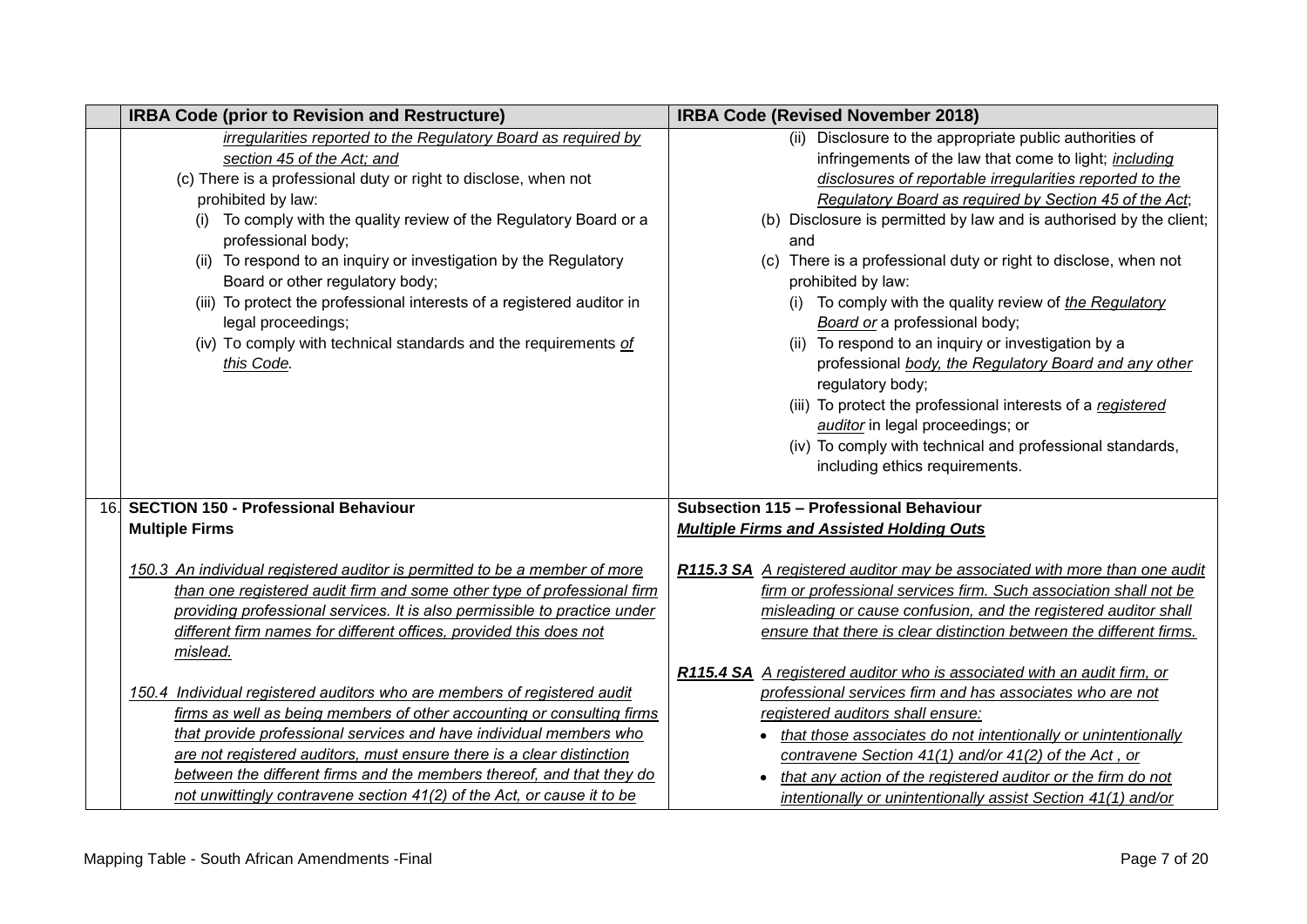|     | <b>IRBA Code (prior to Revision and Restructure)</b>                                                                                                                                                                                                                                                                                                                                                                                                                                                                                                                                                                                                                                                                                                                                                                                                                                                                                                                                                                                                                                                                                                                                                  | <b>IRBA Code (Revised November 2018)</b>                                                                                                                                                                                                                                                                                                                                                                                                                                                                                                                                                                                                                                                                                                                                                                                                                                                                                                                                                                                                                                                                                                                                                                                                      |  |  |
|-----|-------------------------------------------------------------------------------------------------------------------------------------------------------------------------------------------------------------------------------------------------------------------------------------------------------------------------------------------------------------------------------------------------------------------------------------------------------------------------------------------------------------------------------------------------------------------------------------------------------------------------------------------------------------------------------------------------------------------------------------------------------------------------------------------------------------------------------------------------------------------------------------------------------------------------------------------------------------------------------------------------------------------------------------------------------------------------------------------------------------------------------------------------------------------------------------------------------|-----------------------------------------------------------------------------------------------------------------------------------------------------------------------------------------------------------------------------------------------------------------------------------------------------------------------------------------------------------------------------------------------------------------------------------------------------------------------------------------------------------------------------------------------------------------------------------------------------------------------------------------------------------------------------------------------------------------------------------------------------------------------------------------------------------------------------------------------------------------------------------------------------------------------------------------------------------------------------------------------------------------------------------------------------------------------------------------------------------------------------------------------------------------------------------------------------------------------------------------------|--|--|
|     | contravened by the members of those other accounting or consulting                                                                                                                                                                                                                                                                                                                                                                                                                                                                                                                                                                                                                                                                                                                                                                                                                                                                                                                                                                                                                                                                                                                                    | 41(2) of the Act to be contravened by those associates who                                                                                                                                                                                                                                                                                                                                                                                                                                                                                                                                                                                                                                                                                                                                                                                                                                                                                                                                                                                                                                                                                                                                                                                    |  |  |
|     | firms who are not individual registered auditors.                                                                                                                                                                                                                                                                                                                                                                                                                                                                                                                                                                                                                                                                                                                                                                                                                                                                                                                                                                                                                                                                                                                                                     | are not registered auditors.                                                                                                                                                                                                                                                                                                                                                                                                                                                                                                                                                                                                                                                                                                                                                                                                                                                                                                                                                                                                                                                                                                                                                                                                                  |  |  |
|     |                                                                                                                                                                                                                                                                                                                                                                                                                                                                                                                                                                                                                                                                                                                                                                                                                                                                                                                                                                                                                                                                                                                                                                                                       |                                                                                                                                                                                                                                                                                                                                                                                                                                                                                                                                                                                                                                                                                                                                                                                                                                                                                                                                                                                                                                                                                                                                                                                                                                               |  |  |
| 17. | <b>Signing convention for Reports or Certificates</b>                                                                                                                                                                                                                                                                                                                                                                                                                                                                                                                                                                                                                                                                                                                                                                                                                                                                                                                                                                                                                                                                                                                                                 | <b>Signing Convention for Reports or Certificates</b>                                                                                                                                                                                                                                                                                                                                                                                                                                                                                                                                                                                                                                                                                                                                                                                                                                                                                                                                                                                                                                                                                                                                                                                         |  |  |
|     | 150.5 A registered auditor shall not delegate to any person who is not a<br>partner, or fellow director, the power to sign audit, review or other<br>assurance reports or certificates that are required, in terms of any law<br>or regulation, to be signed by the, registered auditor responsible for<br>the engagement. In specific cases where emergencies of sufficient<br>gravity arise, however, this prohibition may be relaxed, provided the<br>full circumstances giving rise to the need for delegation are reported<br>both to the client of the registered auditor concerned and to the<br>Regulatory Board.<br>150.6 The individual registered auditor responsible for the audit, review or<br>other assurance engagement shall, when signing any audit, review or<br>other assurance report or certificate, reflect the following:<br>(a) the individual registered auditor's full name;<br>(b) if not a sole proprietor, the capacity in which they are signing,<br>namely as the 'partner', or 'director', etc;<br>(c) the designation 'Registered Auditor' underneath their name; and<br>(d) if not set out on the firm's letterhead, the name of the registered<br>auditor's firm. | R115.5 SA A registered auditor shall not delegate to any other registered<br>auditor who is not a partner or fellow director the power to sign<br>audit, review or other assurance reports or certificates that are<br>required, in terms of any law or regulation, to be signed by the,<br>registered auditor responsible for the engagement. However, in<br>specific cases where emergencies of sufficient gravity arise, this<br>prohibition may be relaxed, provided the full circumstances giving<br>rise to the need for delegation are reported both to the relevant<br>client and to the Regulatory Board, and written consent for such<br>delegation is obtained from the Regulatory Board.<br>R115.6 SA The individual registered auditor responsible for the audit, review<br>or other assurance engagement shall, when signing any audit,<br>review or other assurance report or certificate, reflect the<br>following:<br>(a) the individual registered auditor's full name;<br>(b) if not a sole proprietor, the capacity in which they are<br>signing;<br>(c) the designation "Registered Auditor" underneath their name;<br>and<br>(d) if not set out on the firm's letterhead, the name of the<br>registered auditor's firm. |  |  |
|     | 18. Not previously included.                                                                                                                                                                                                                                                                                                                                                                                                                                                                                                                                                                                                                                                                                                                                                                                                                                                                                                                                                                                                                                                                                                                                                                          | Part of R120.4 of the IESBA Code has been phrased as South African<br>application material paragraph 120.4 A1 SA, to simplify a reference to Part 2                                                                                                                                                                                                                                                                                                                                                                                                                                                                                                                                                                                                                                                                                                                                                                                                                                                                                                                                                                                                                                                                                           |  |  |
|     |                                                                                                                                                                                                                                                                                                                                                                                                                                                                                                                                                                                                                                                                                                                                                                                                                                                                                                                                                                                                                                                                                                                                                                                                       | of the Code                                                                                                                                                                                                                                                                                                                                                                                                                                                                                                                                                                                                                                                                                                                                                                                                                                                                                                                                                                                                                                                                                                                                                                                                                                   |  |  |
|     |                                                                                                                                                                                                                                                                                                                                                                                                                                                                                                                                                                                                                                                                                                                                                                                                                                                                                                                                                                                                                                                                                                                                                                                                       | 120.4 A1 SA Where an individual who is a registered auditor is performing                                                                                                                                                                                                                                                                                                                                                                                                                                                                                                                                                                                                                                                                                                                                                                                                                                                                                                                                                                                                                                                                                                                                                                     |  |  |
|     |                                                                                                                                                                                                                                                                                                                                                                                                                                                                                                                                                                                                                                                                                                                                                                                                                                                                                                                                                                                                                                                                                                                                                                                                       | professional activities pursuant to the registered auditor's                                                                                                                                                                                                                                                                                                                                                                                                                                                                                                                                                                                                                                                                                                                                                                                                                                                                                                                                                                                                                                                                                                                                                                                  |  |  |
|     |                                                                                                                                                                                                                                                                                                                                                                                                                                                                                                                                                                                                                                                                                                                                                                                                                                                                                                                                                                                                                                                                                                                                                                                                       | relationship with the firm, whether as a contractor, employee or                                                                                                                                                                                                                                                                                                                                                                                                                                                                                                                                                                                                                                                                                                                                                                                                                                                                                                                                                                                                                                                                                                                                                                              |  |  |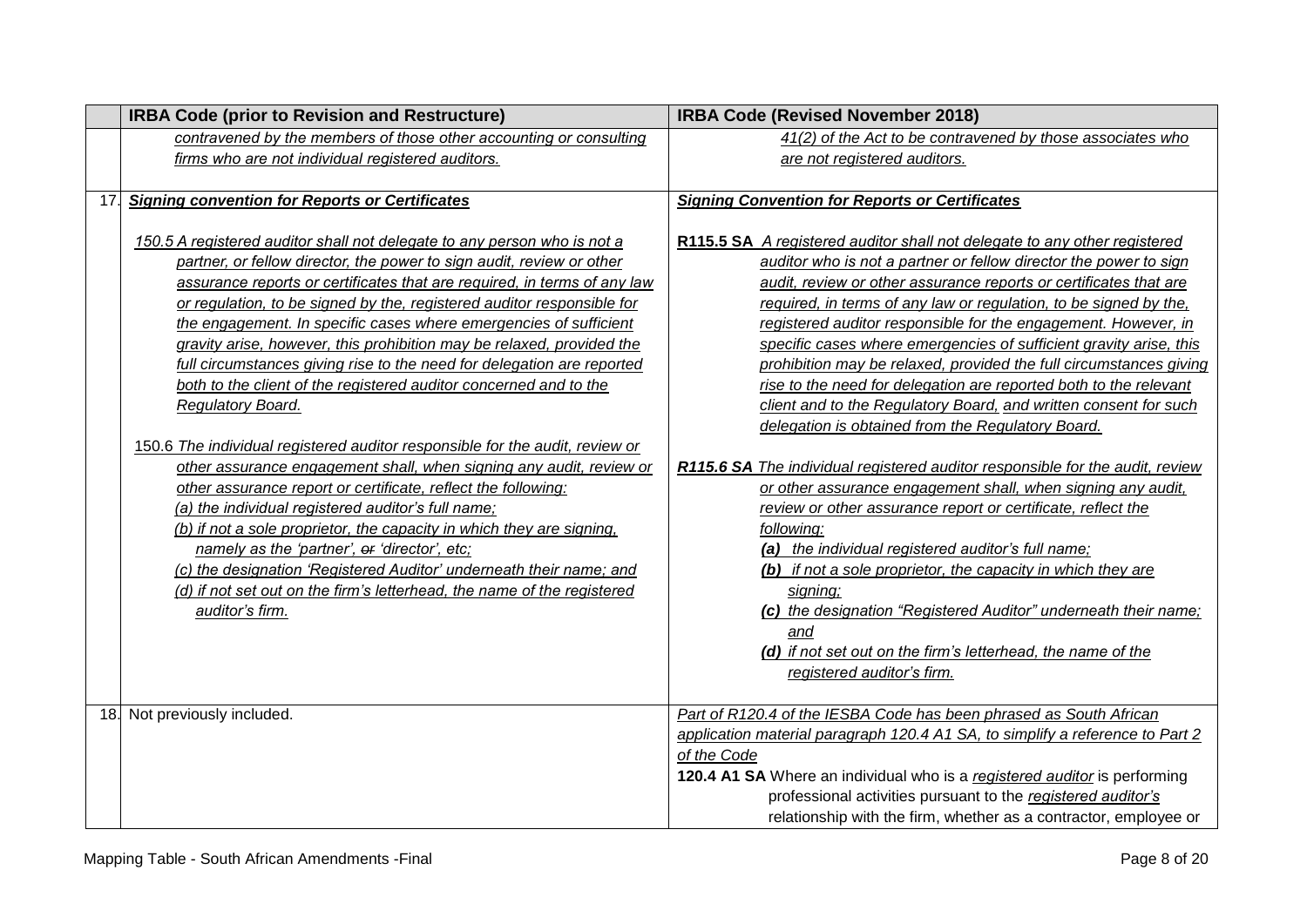|     | <b>IRBA Code (prior to Revision and Restructure)</b>                                                                                                                                                                                                                                                                                                             | <b>IRBA Code (Revised November 2018)</b>                                                                                                                                                                                                                                                                                                                                                                                                                                                                                                                                                                                                                                                                                                                                                                                                                                                                                                                                                                                                                                                                                                                                     |  |  |
|-----|------------------------------------------------------------------------------------------------------------------------------------------------------------------------------------------------------------------------------------------------------------------------------------------------------------------------------------------------------------------|------------------------------------------------------------------------------------------------------------------------------------------------------------------------------------------------------------------------------------------------------------------------------------------------------------------------------------------------------------------------------------------------------------------------------------------------------------------------------------------------------------------------------------------------------------------------------------------------------------------------------------------------------------------------------------------------------------------------------------------------------------------------------------------------------------------------------------------------------------------------------------------------------------------------------------------------------------------------------------------------------------------------------------------------------------------------------------------------------------------------------------------------------------------------------|--|--|
|     |                                                                                                                                                                                                                                                                                                                                                                  | owner, the provisions in Part 2 of the IESBA Code will apply to<br>these circumstances. Examples of these circumstances are set                                                                                                                                                                                                                                                                                                                                                                                                                                                                                                                                                                                                                                                                                                                                                                                                                                                                                                                                                                                                                                              |  |  |
|     |                                                                                                                                                                                                                                                                                                                                                                  | out in paragraph 300.5 A2.                                                                                                                                                                                                                                                                                                                                                                                                                                                                                                                                                                                                                                                                                                                                                                                                                                                                                                                                                                                                                                                                                                                                                   |  |  |
|     | 19. No previous South African amendment in the extant Code.<br>The IESBA Restructured Code of Ethics includes the following paragraph:<br>If new information results in the identification of a new threat, the<br>120.9 A2<br>professional accountant is required to evaluate and, as<br>appropriate, address this threat. (Ref: Paras. R120.7 and<br>R120.10). | <b>New South African Requirement</b><br>120.9 A2 (which is an application paragraph in the IESBA Code) has been<br>elevated into a South African requirement R120.9a SA<br>If new information results in the identification of a new threat.<br>R120.9a SA<br>the registered auditor shall evaluate and, as appropriate,<br>address this threat. (Ref: Paras. R120.7 and R120.10).                                                                                                                                                                                                                                                                                                                                                                                                                                                                                                                                                                                                                                                                                                                                                                                           |  |  |
| 20. | Not previously included.                                                                                                                                                                                                                                                                                                                                         | Part of R300.5 of the IESBA Code of Ethics has been phrased as South<br>African application material paragraph 300.5 A1 SA, to simplify a reference to<br>Part 2 of the Code<br>Where an individual who is a registered auditor is performing<br>300.5 A1 SA<br>professional activities pursuant to the registered auditor's<br>relationship with the firm, whether as a contractor, employee<br>or owner, the provisions in Part 2 of the IESBA Code will<br>apply to these circumstances.<br>300.5 A2<br>Examples of situations in which the provisions in Part 2 of<br>the IESBA Code apply to a registered auditor include:<br>Facing a conflict of interest when being responsible for<br>selecting a vendor for the firm when an immediate family<br>member of the registered auditor might benefit financially<br>from the contract.<br>Preparing or presenting financial information for the firm.<br>Being offered an inducement such as being regularly<br>offered complimentary tickets to attend sporting events<br>by a supplier of the firm.<br>Facing pressure from an engagement partner to report<br>chargeable hours inaccurately for a client engagement. |  |  |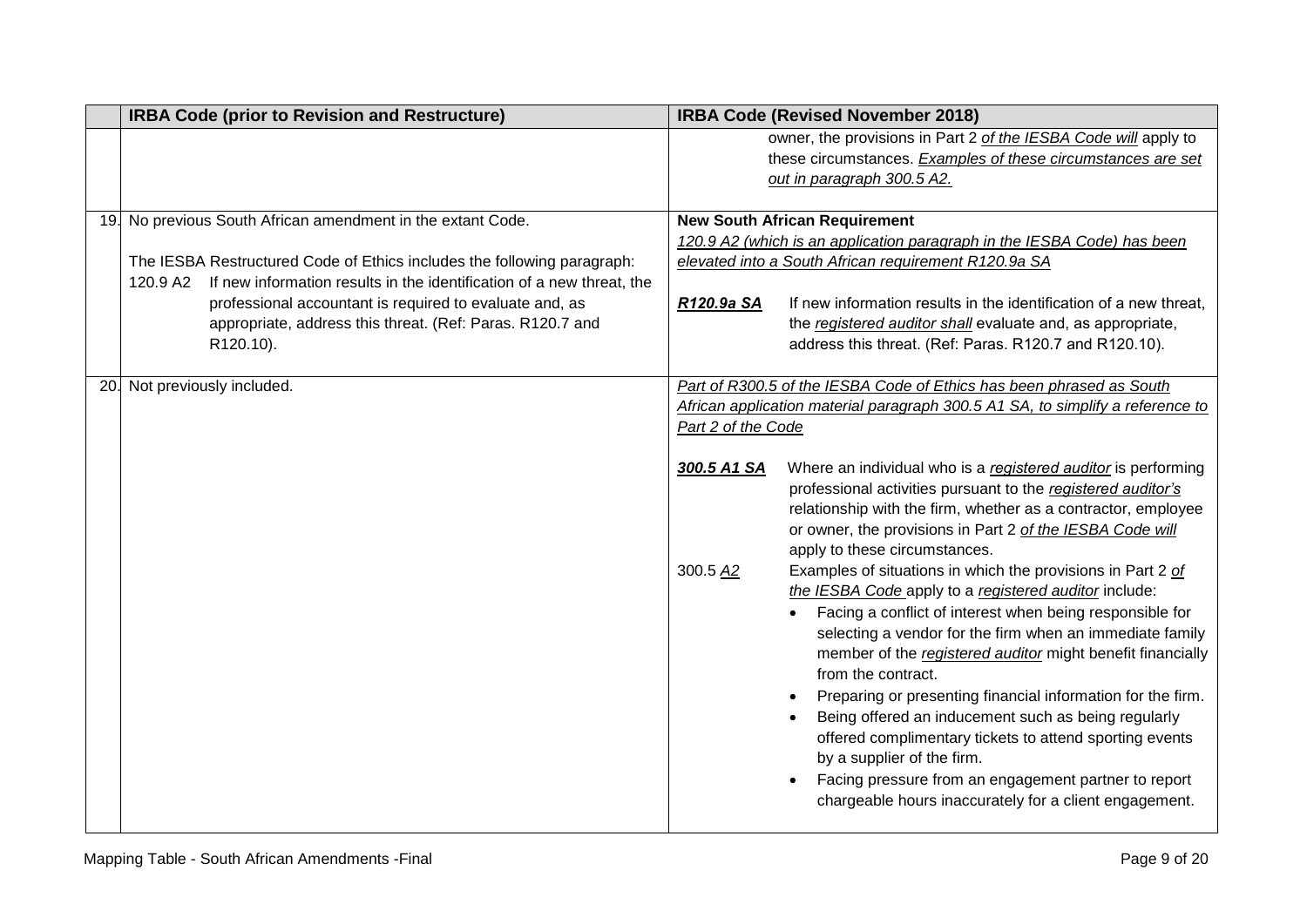|    | <b>IRBA Code (prior to Revision and Restructure)</b>                                                                                                                                                                                                                                                                                                                                                       | <b>IRBA Code (Revised November 2018)</b> |                                                                                                                                                                                                                                                                                                                                                                                                                                                                                                                              |  |
|----|------------------------------------------------------------------------------------------------------------------------------------------------------------------------------------------------------------------------------------------------------------------------------------------------------------------------------------------------------------------------------------------------------------|------------------------------------------|------------------------------------------------------------------------------------------------------------------------------------------------------------------------------------------------------------------------------------------------------------------------------------------------------------------------------------------------------------------------------------------------------------------------------------------------------------------------------------------------------------------------------|--|
| 21 | <b>Section 210 - Professional Appointment</b>                                                                                                                                                                                                                                                                                                                                                              |                                          | <b>Section 320 Professional Appointments</b>                                                                                                                                                                                                                                                                                                                                                                                                                                                                                 |  |
|    | 210.13 An existing auditor is bound by confidentiality. Whether that<br>registered auditor is permitted or required to discuss the affairs of a<br>client with a proposed auditor will depend on the nature of the<br>engagement and on:<br>(a) Whether the client's permission to do so has been obtained; or<br>(b) The legal or ethical requirements relating to such<br>communications and disclosure. | R320.7                                   | When an existing or predecessor accountant is asked to respond<br>to a communication from a proposed accountant, the existing or<br>predecessor accountant shall:<br>(a) Comply with relevant laws and regulations governing the<br>request; and<br>Provide any information honestly and unambiguously.<br>(b)                                                                                                                                                                                                               |  |
|    | The proposed auditor shall treat in the strictest confidence any<br>information provided by the existing auditor. Circumstances where<br>the registered auditor is or may be required to disclose confidential<br>information or where such disclosure may otherwise be appropriate<br>are set out in Section 140 of Part A of the Code.                                                                   | 320.7 A1                                 | An existing or predecessor accountant is bound by<br>confidentiality. Whether the existing or predecessor accountant<br>is permitted or required to discuss the affairs of a client with a<br>proposed accountant will depend on the nature of the<br>engagement and:<br>Whether the existing or predecessor accountant has<br>(a)<br>permission from the client for the discussion; and<br>The legal and ethics requirements relating to such<br>(b)<br>communications and disclosure, which might vary by<br>jurisdiction. |  |
|    |                                                                                                                                                                                                                                                                                                                                                                                                            | 320.7 A2                                 | Circumstances where a registered auditor is or might be<br>required to disclose confidential information, or when disclosure<br>might be appropriate, are set out in paragraph 114.2 A1 of the<br>Code.                                                                                                                                                                                                                                                                                                                      |  |
|    |                                                                                                                                                                                                                                                                                                                                                                                                            |                                          | R320.7a SA The proposed accountant shall treat any information provided by<br>the existing or predecessor accountant in the strictest<br>confidence.                                                                                                                                                                                                                                                                                                                                                                         |  |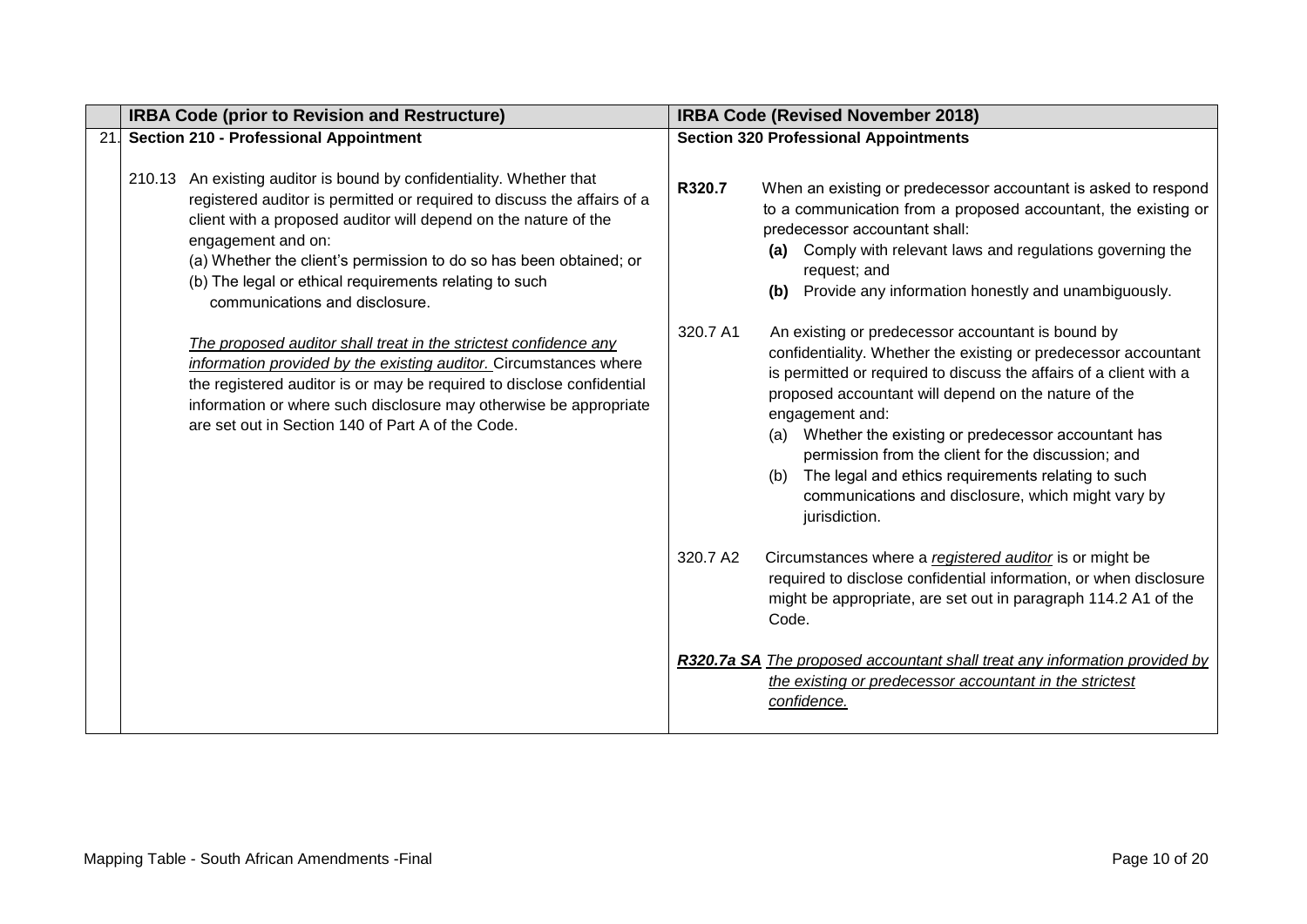|     | <b>IRBA Code (prior to Revision and Restructure)</b>                                                                                                                                                                                                                                                                                                                                                                                                                                                                                                                                                                                                                                                                    | <b>IRBA Code (Revised November 2018)</b>                                                                                                                                                                                                                                                                                                                                                                                                                                                                                                                                                                       |  |  |
|-----|-------------------------------------------------------------------------------------------------------------------------------------------------------------------------------------------------------------------------------------------------------------------------------------------------------------------------------------------------------------------------------------------------------------------------------------------------------------------------------------------------------------------------------------------------------------------------------------------------------------------------------------------------------------------------------------------------------------------------|----------------------------------------------------------------------------------------------------------------------------------------------------------------------------------------------------------------------------------------------------------------------------------------------------------------------------------------------------------------------------------------------------------------------------------------------------------------------------------------------------------------------------------------------------------------------------------------------------------------|--|--|
| 22. | Where the proposed client refuses to give permission for the<br>210.15<br>proposed auditor to communicate with the existing auditor, or fails to<br>do so, the proposed auditor shall decline the appointment, unless<br>there are exceptional circumstances of which the proposed auditor<br>has full knowledge, and the proposed auditor is satisfied regarding<br>all relevant facts, by some other means.                                                                                                                                                                                                                                                                                                           | R320.6a SA If the proposed client refuses or fails to give permission for the<br>proposed accountant to communicate with the existing or<br>predecessor accountant, the proposed accountant shall decline<br>the appointment, unless there are exceptional circumstances of<br>which the proposed accountant has full knowledge, and the<br>proposed accountant is satisfied regarding all relevant facts, by<br>some other means.                                                                                                                                                                             |  |  |
|     | 23. Fee and Other Types of Remuneration<br>Notwithstanding paragraphs 240.3 and 240.4, a registered auditor<br>240.4A<br>shall not charge contingent fees for assurance services provided to<br>clients, or for the preparation of an original or amended tax return,<br>as these services are regarded as creating a self-interest threat to<br>objectivity for which appropriate safeguards cannot be applied to<br>eliminate the threats or reduce them to an acceptable level.                                                                                                                                                                                                                                      | A registered auditor shall not charge contingent fees for the<br>R330.4 SA<br>preparation of an original or amended tax return, as contingent<br>fees for these services create a self-interest threat to objectivity<br>that cannot be eliminated and safeguards are not capable of<br>being applied to reduce the threat to an acceptable level.                                                                                                                                                                                                                                                             |  |  |
|     | 24. 240.7<br>The significance of the threat shall be evaluated and safeguards<br>applied when necessary to eliminate the threat or reduce it to an<br>acceptable level. Examples of such safeguards include:<br>Disclose to the client in advance, in writing, any arrangements<br>to pay a referral fee to another registered auditor for the work<br>referred.<br>Disclose to the client in advance, in writing, any arrangements<br>$\bullet$<br>to receive a referral fee for referring the client to another<br>registered auditor.<br>Obtain agreement in advance, in writing, from the client for<br>commission arrangements in connection with the sale by a third<br>party of goods or services to the client. | 330.5 A2<br>Examples of actions that might be safeguards to address threats<br>include:<br>Obtaining an advance agreement <i>upfront and in writing</i><br>from the client for commission arrangements in connection<br>with the sale by another party of goods or services to the<br>client might address a self-interest threat.<br>Disclosing to clients, <i>upfront and in writing</i> any referral fees<br>$\bullet$<br>or commission arrangements paid to, or received from,<br>another registered auditor or third party for recommending<br>services or products might address a self-interest threat. |  |  |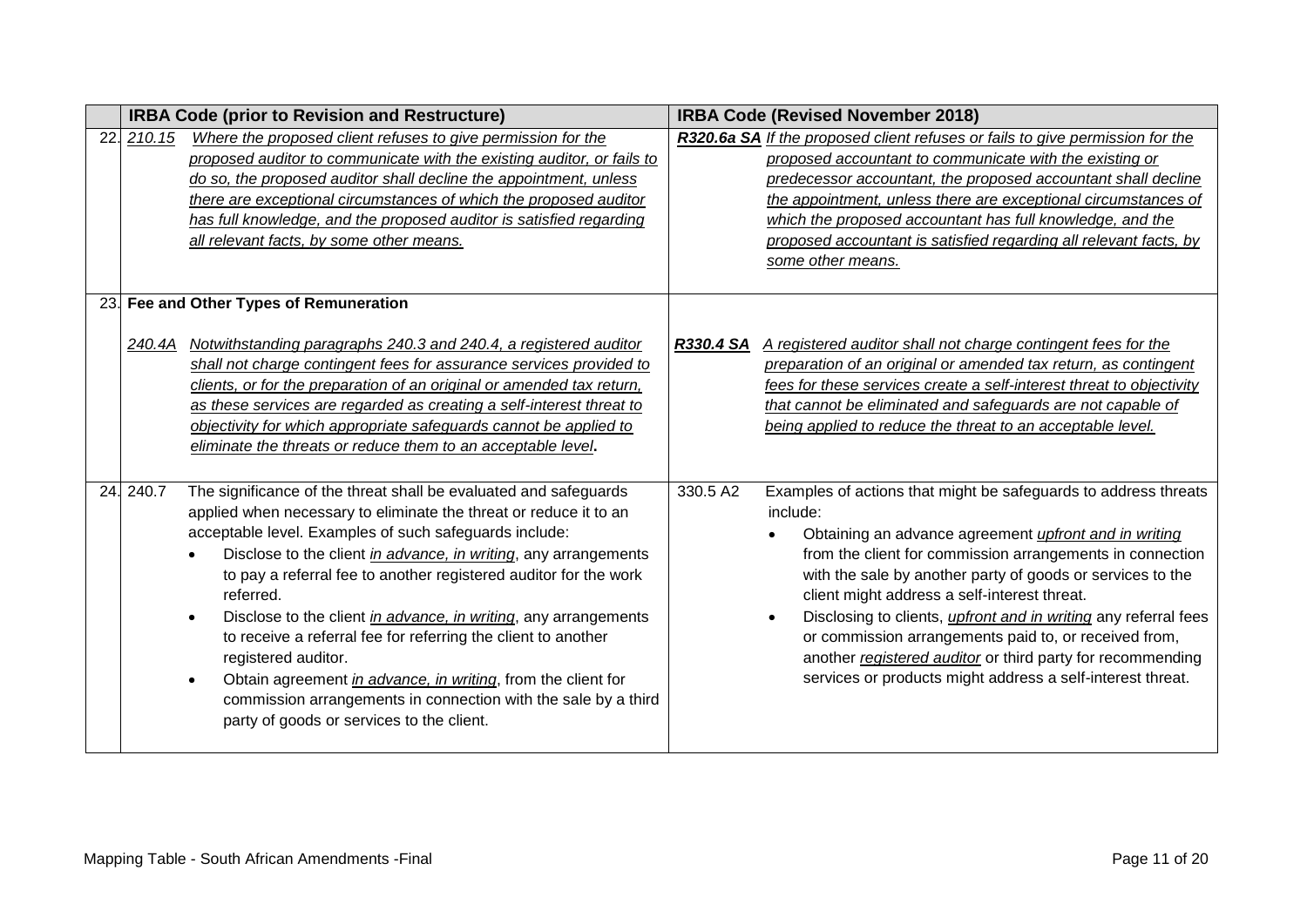| <b>IRBA Code (prior to Revision and Restructure)</b> |                                                                          | <b>IRBA Code (Revised November 2018)</b>                                                                                                                                                                                                                                                                                                                                                                                                                                                                                                                                                                                                                                                                                                                                                                                                                                                                                                                                                                                                                                      |                                                                                                                                            |  |
|------------------------------------------------------|--------------------------------------------------------------------------|-------------------------------------------------------------------------------------------------------------------------------------------------------------------------------------------------------------------------------------------------------------------------------------------------------------------------------------------------------------------------------------------------------------------------------------------------------------------------------------------------------------------------------------------------------------------------------------------------------------------------------------------------------------------------------------------------------------------------------------------------------------------------------------------------------------------------------------------------------------------------------------------------------------------------------------------------------------------------------------------------------------------------------------------------------------------------------|--------------------------------------------------------------------------------------------------------------------------------------------|--|
| 25. Custody of Client Assets                         |                                                                          | <b>Custody of Client Assets</b>                                                                                                                                                                                                                                                                                                                                                                                                                                                                                                                                                                                                                                                                                                                                                                                                                                                                                                                                                                                                                                               |                                                                                                                                            |  |
|                                                      |                                                                          |                                                                                                                                                                                                                                                                                                                                                                                                                                                                                                                                                                                                                                                                                                                                                                                                                                                                                                                                                                                                                                                                               |                                                                                                                                            |  |
|                                                      |                                                                          |                                                                                                                                                                                                                                                                                                                                                                                                                                                                                                                                                                                                                                                                                                                                                                                                                                                                                                                                                                                                                                                                               |                                                                                                                                            |  |
|                                                      |                                                                          |                                                                                                                                                                                                                                                                                                                                                                                                                                                                                                                                                                                                                                                                                                                                                                                                                                                                                                                                                                                                                                                                               | Holding client assets while providing professional services,                                                                               |  |
|                                                      |                                                                          |                                                                                                                                                                                                                                                                                                                                                                                                                                                                                                                                                                                                                                                                                                                                                                                                                                                                                                                                                                                                                                                                               | creates a self-interest or other threat to compliance with the                                                                             |  |
|                                                      |                                                                          |                                                                                                                                                                                                                                                                                                                                                                                                                                                                                                                                                                                                                                                                                                                                                                                                                                                                                                                                                                                                                                                                               | fundamental principles of professional behaviour and objectivity.                                                                          |  |
|                                                      |                                                                          |                                                                                                                                                                                                                                                                                                                                                                                                                                                                                                                                                                                                                                                                                                                                                                                                                                                                                                                                                                                                                                                                               | This section sets out specific requirements and application                                                                                |  |
|                                                      |                                                                          |                                                                                                                                                                                                                                                                                                                                                                                                                                                                                                                                                                                                                                                                                                                                                                                                                                                                                                                                                                                                                                                                               | material relevant to applying the conceptual framework in such                                                                             |  |
|                                                      | intended;                                                                |                                                                                                                                                                                                                                                                                                                                                                                                                                                                                                                                                                                                                                                                                                                                                                                                                                                                                                                                                                                                                                                                               | circumstances.                                                                                                                             |  |
|                                                      | (c) At all times be ready to account for those assets and any income,    |                                                                                                                                                                                                                                                                                                                                                                                                                                                                                                                                                                                                                                                                                                                                                                                                                                                                                                                                                                                                                                                                               | <b>After Taking Custody</b>                                                                                                                |  |
|                                                      | dividends or gains generated to any <i>entity or</i> persons entitled to | R350.5                                                                                                                                                                                                                                                                                                                                                                                                                                                                                                                                                                                                                                                                                                                                                                                                                                                                                                                                                                                                                                                                        | A registered auditor entrusted with money or other assets                                                                                  |  |
|                                                      | such accounting; and                                                     |                                                                                                                                                                                                                                                                                                                                                                                                                                                                                                                                                                                                                                                                                                                                                                                                                                                                                                                                                                                                                                                                               | belonging to others shall:                                                                                                                 |  |
|                                                      |                                                                          |                                                                                                                                                                                                                                                                                                                                                                                                                                                                                                                                                                                                                                                                                                                                                                                                                                                                                                                                                                                                                                                                               | (a) Comply with the laws and regulations relevant to holding                                                                               |  |
|                                                      |                                                                          |                                                                                                                                                                                                                                                                                                                                                                                                                                                                                                                                                                                                                                                                                                                                                                                                                                                                                                                                                                                                                                                                               | and accounting for the assets;                                                                                                             |  |
|                                                      |                                                                          |                                                                                                                                                                                                                                                                                                                                                                                                                                                                                                                                                                                                                                                                                                                                                                                                                                                                                                                                                                                                                                                                               | (b) Keep the assets separately from personal or firm assets;                                                                               |  |
|                                                      |                                                                          |                                                                                                                                                                                                                                                                                                                                                                                                                                                                                                                                                                                                                                                                                                                                                                                                                                                                                                                                                                                                                                                                               | (c) Use the assets only for the purpose for which they are                                                                                 |  |
|                                                      |                                                                          |                                                                                                                                                                                                                                                                                                                                                                                                                                                                                                                                                                                                                                                                                                                                                                                                                                                                                                                                                                                                                                                                               | intended; and                                                                                                                              |  |
|                                                      |                                                                          |                                                                                                                                                                                                                                                                                                                                                                                                                                                                                                                                                                                                                                                                                                                                                                                                                                                                                                                                                                                                                                                                               | Be ready at all times to account for the assets and any<br>(d)                                                                             |  |
|                                                      |                                                                          |                                                                                                                                                                                                                                                                                                                                                                                                                                                                                                                                                                                                                                                                                                                                                                                                                                                                                                                                                                                                                                                                               | income, dividends, or gains generated, to any entity or                                                                                    |  |
|                                                      |                                                                          |                                                                                                                                                                                                                                                                                                                                                                                                                                                                                                                                                                                                                                                                                                                                                                                                                                                                                                                                                                                                                                                                               | individuals entitled to that accounting.                                                                                                   |  |
| 26. 270.3                                            | As part of client and engagement acceptance procedures for               | R350.4                                                                                                                                                                                                                                                                                                                                                                                                                                                                                                                                                                                                                                                                                                                                                                                                                                                                                                                                                                                                                                                                        | As part of client and engagement acceptance procedures                                                                                     |  |
|                                                      | services that may involve the holding of client assets, a registered     |                                                                                                                                                                                                                                                                                                                                                                                                                                                                                                                                                                                                                                                                                                                                                                                                                                                                                                                                                                                                                                                                               | related to assuming custody of client money or other assets, a                                                                             |  |
|                                                      | auditor shall make appropriate inquiries about the source of such        |                                                                                                                                                                                                                                                                                                                                                                                                                                                                                                                                                                                                                                                                                                                                                                                                                                                                                                                                                                                                                                                                               | registered auditor shall:                                                                                                                  |  |
|                                                      |                                                                          |                                                                                                                                                                                                                                                                                                                                                                                                                                                                                                                                                                                                                                                                                                                                                                                                                                                                                                                                                                                                                                                                               | (a) Make inquiries about the source of the assets; and                                                                                     |  |
|                                                      |                                                                          |                                                                                                                                                                                                                                                                                                                                                                                                                                                                                                                                                                                                                                                                                                                                                                                                                                                                                                                                                                                                                                                                               | (b) Consider related legal and regulatory obligations.                                                                                     |  |
|                                                      |                                                                          |                                                                                                                                                                                                                                                                                                                                                                                                                                                                                                                                                                                                                                                                                                                                                                                                                                                                                                                                                                                                                                                                               | (IESBA Application Material paragraph 350.4 A1 has been elevated into a                                                                    |  |
|                                                      |                                                                          |                                                                                                                                                                                                                                                                                                                                                                                                                                                                                                                                                                                                                                                                                                                                                                                                                                                                                                                                                                                                                                                                               | South African requirement R350.4a SA)                                                                                                      |  |
|                                                      |                                                                          |                                                                                                                                                                                                                                                                                                                                                                                                                                                                                                                                                                                                                                                                                                                                                                                                                                                                                                                                                                                                                                                                               |                                                                                                                                            |  |
|                                                      |                                                                          |                                                                                                                                                                                                                                                                                                                                                                                                                                                                                                                                                                                                                                                                                                                                                                                                                                                                                                                                                                                                                                                                               | R350.4a SA Inquiries about the source of client assets might reveal, for<br>example, that the assets were derived from illegal activities, |  |
|                                                      |                                                                          |                                                                                                                                                                                                                                                                                                                                                                                                                                                                                                                                                                                                                                                                                                                                                                                                                                                                                                                                                                                                                                                                               | such as money laundering. The registered auditor shall not                                                                                 |  |
|                                                      |                                                                          |                                                                                                                                                                                                                                                                                                                                                                                                                                                                                                                                                                                                                                                                                                                                                                                                                                                                                                                                                                                                                                                                               | accept or hold the asset in such circumstances and the                                                                                     |  |
|                                                      |                                                                          |                                                                                                                                                                                                                                                                                                                                                                                                                                                                                                                                                                                                                                                                                                                                                                                                                                                                                                                                                                                                                                                                               | provisions of Section 360 would apply.                                                                                                     |  |
|                                                      | 270.2                                                                    | The holding of client assets creates threats to compliance with the<br>fundamental principles. For example, there is a self-interest threat to<br>professional behaviour and there may be a self-interest threat to<br>objectivity arising from holding client assets. A registered auditor<br>entrusted with money (or other assets) shall therefore:<br>(a) Keep such assets separately from personal or firm assets;<br>(b) Use such assets only for the purpose for which they are<br>(d) Comply with all relevant laws and regulations relevant to the<br>holding of and accounting for such assets.<br>assets and consider the related legal and regulatory obligations. For<br>example, if the registered auditor has reason to believe that the<br>assets were derived from illegal activities, such as money<br>laundering, a threat to compliance with the fundamental principles<br>would be created. In such situations, the registered auditor shall not<br>accept or hold the client assets and shall comply with the provisions<br>of section 225 of the Code. | <b>Introduction</b><br>350.2                                                                                                               |  |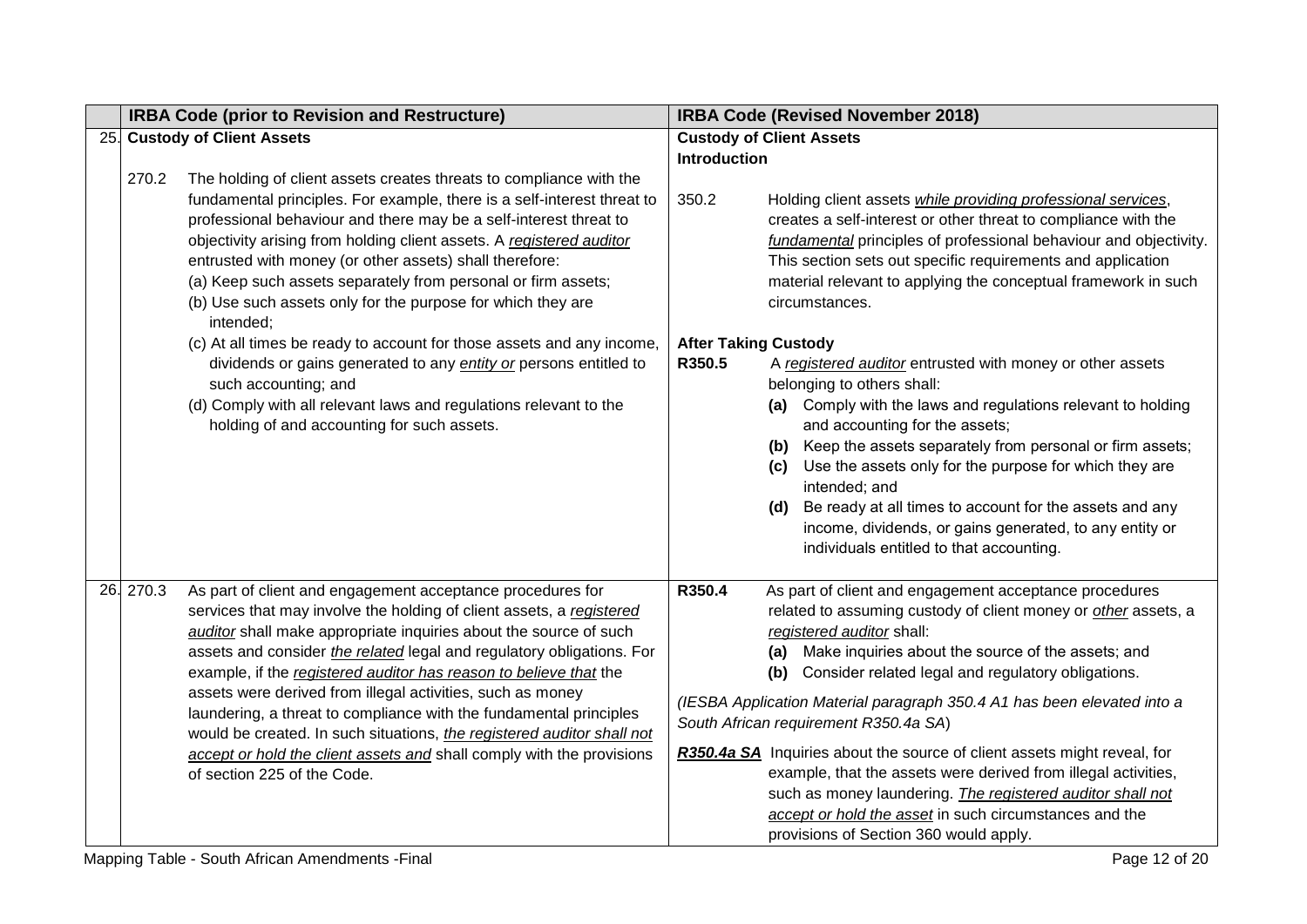| <b>IRBA Code (prior to Revision and Restructure)</b> |     |                                                                                                                                                                                                                                                                                                | <b>IRBA Code (Revised November 2018)</b> |  |                                                                                                                                                                                                                                                                                                                  |
|------------------------------------------------------|-----|------------------------------------------------------------------------------------------------------------------------------------------------------------------------------------------------------------------------------------------------------------------------------------------------|------------------------------------------|--|------------------------------------------------------------------------------------------------------------------------------------------------------------------------------------------------------------------------------------------------------------------------------------------------------------------|
| 27. 270.4                                            |     | When a registered auditor, in the course of providing professional                                                                                                                                                                                                                             | <b>Client Monies</b>                     |  |                                                                                                                                                                                                                                                                                                                  |
|                                                      |     | services, is entrusted with client monies, which come into the                                                                                                                                                                                                                                 | R350.6 SA                                |  | If a registered auditor is entrusted with client monies, which                                                                                                                                                                                                                                                   |
|                                                      |     | registered auditor's possession or under the registered auditor's                                                                                                                                                                                                                              |                                          |  | come into the registered auditor's possession or under the                                                                                                                                                                                                                                                       |
|                                                      |     | control and for which the registered auditor is responsible to account                                                                                                                                                                                                                         |                                          |  | registered auditor's control and for which the registered auditor                                                                                                                                                                                                                                                |
|                                                      |     | to a client, the registered auditor shall:                                                                                                                                                                                                                                                     |                                          |  | is responsible to account to a client, the registered auditor shall:                                                                                                                                                                                                                                             |
|                                                      |     | (a) Not refer to such client monies as being "in trust" or in a "trust"<br>account";<br>(b) Maintain one or more bank accounts, with an institution or<br>institutions registered in terms of the Bank Act, 1990 (Act 94 of<br>1990), that are separate from the registered auditor's own bank |                                          |  | (a) Not refer to such client monies as being "in trust" or in a<br>"trust account" as this could be misleading;<br>(b) Maintain one or more bank accounts with an institution or<br>institutions registered in terms of the Banks Act, 1990 (Act<br>94 of 1990), that are separate from the registered auditor's |
|                                                      |     | account;                                                                                                                                                                                                                                                                                       |                                          |  | own bank account;                                                                                                                                                                                                                                                                                                |
|                                                      |     | (c) Appropriately designate such bank accounts. This includes a                                                                                                                                                                                                                                |                                          |  | (c) Appropriately designate such bank accounts. This includes                                                                                                                                                                                                                                                    |
|                                                      |     | general bank account in the registered auditor's name where all                                                                                                                                                                                                                                |                                          |  | a general bank account in the registered auditor's name                                                                                                                                                                                                                                                          |
|                                                      |     | client monies are held (such as ABC's Client Account), or a                                                                                                                                                                                                                                    |                                          |  | where all client monies are held (such as ABC's Client                                                                                                                                                                                                                                                           |
|                                                      |     | specific account named and operated per relevant client;                                                                                                                                                                                                                                       |                                          |  | Account), or a specific account named and operated per                                                                                                                                                                                                                                                           |
|                                                      |     | (d) Deposit client monies without delay to the credit of such client                                                                                                                                                                                                                           |                                          |  | relevant client;                                                                                                                                                                                                                                                                                                 |
|                                                      |     | account:                                                                                                                                                                                                                                                                                       |                                          |  | (d) Deposit client monies without delay to the credit of such                                                                                                                                                                                                                                                    |
|                                                      |     | (e) Maintain such records as may reasonably be expected to                                                                                                                                                                                                                                     |                                          |  | client account;                                                                                                                                                                                                                                                                                                  |
|                                                      |     | ensure that the client monies can be readily identified as being                                                                                                                                                                                                                               |                                          |  | (e) Maintain such records as may reasonably be expected to                                                                                                                                                                                                                                                       |
|                                                      |     | the property of the client, for example proper bookkeeping and                                                                                                                                                                                                                                 |                                          |  | ensure that the client monies can be readily identified as                                                                                                                                                                                                                                                       |
|                                                      |     | being able to supply the client with an analysis of the account/s;                                                                                                                                                                                                                             |                                          |  | being the property of the client, for example, detailed                                                                                                                                                                                                                                                          |
|                                                      |     | Perform a reconciliation between the designated bank account                                                                                                                                                                                                                                   |                                          |  | bookkeeping and being able to supply the client with an                                                                                                                                                                                                                                                          |
|                                                      |     | and the client monies ledger account/s; and                                                                                                                                                                                                                                                    |                                          |  | analysis of the account/s;                                                                                                                                                                                                                                                                                       |
|                                                      | (q) | Not hold client monies indefinitely unless specifically allowed by                                                                                                                                                                                                                             |                                          |  | Perform a reconciliation between the designated bank                                                                                                                                                                                                                                                             |
|                                                      |     | laws and regulations. Registered auditors are encouraged to                                                                                                                                                                                                                                    |                                          |  | account and the client monies' ledger account/s; and                                                                                                                                                                                                                                                             |
|                                                      |     | hold client monies for a limited period, depending on the                                                                                                                                                                                                                                      |                                          |  | (g) Not hold client monies indefinitely unless specifically                                                                                                                                                                                                                                                      |
|                                                      |     | professional service provided.                                                                                                                                                                                                                                                                 |                                          |  | allowed by laws and regulations. Registered auditors are                                                                                                                                                                                                                                                         |
|                                                      |     |                                                                                                                                                                                                                                                                                                |                                          |  | encouraged to hold client monies for a limited period,                                                                                                                                                                                                                                                           |
|                                                      |     |                                                                                                                                                                                                                                                                                                |                                          |  | depending on the professional service provided.                                                                                                                                                                                                                                                                  |
|                                                      |     |                                                                                                                                                                                                                                                                                                |                                          |  |                                                                                                                                                                                                                                                                                                                  |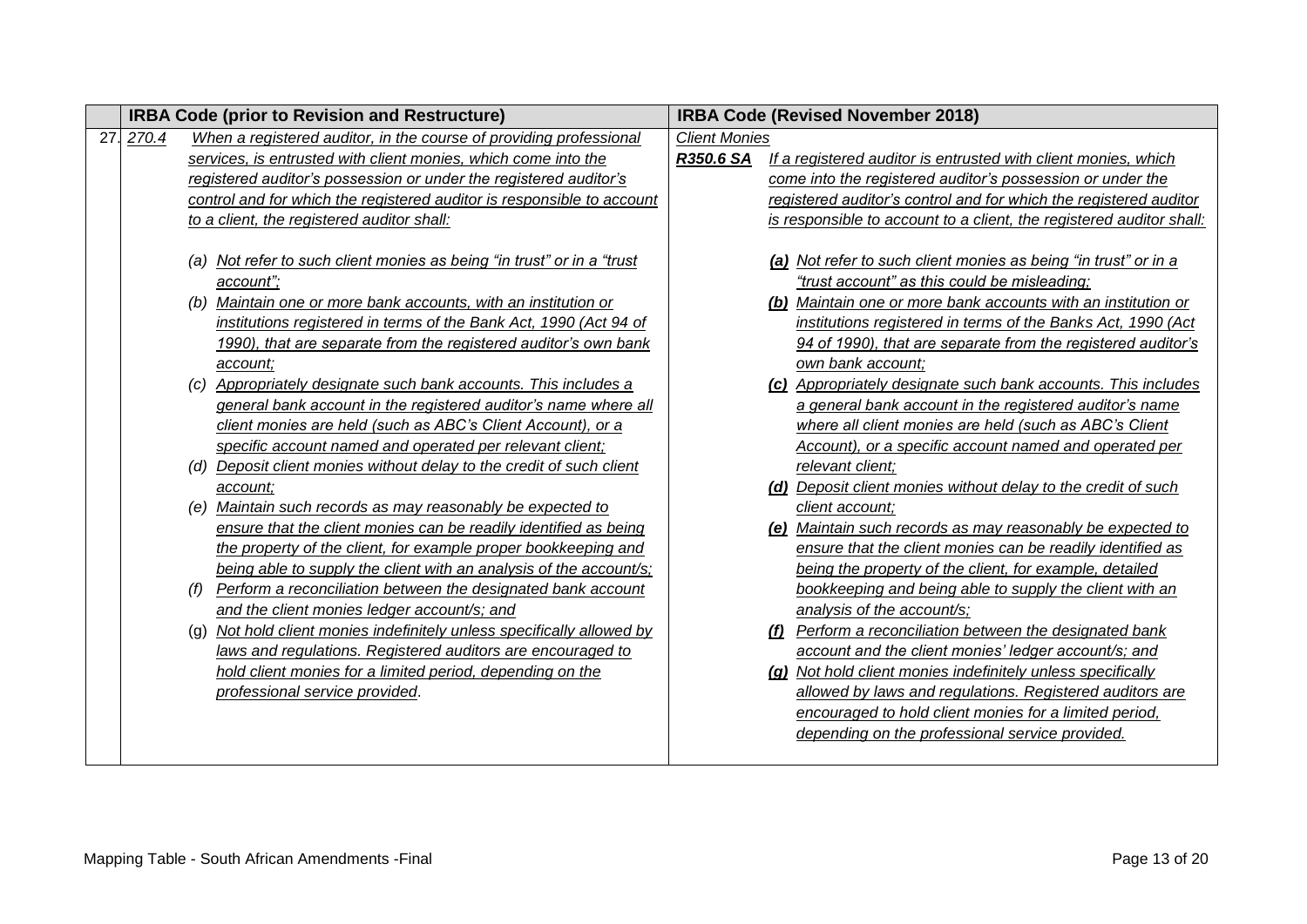|           | <b>IRBA Code (prior to Revision and Restructure)</b>                    |           |     | <b>IRBA Code (Revised November 2018)</b>                           |
|-----------|-------------------------------------------------------------------------|-----------|-----|--------------------------------------------------------------------|
| 28. 270.5 | While providing professional services, if the registered auditor is     |           |     | <b>Client Assets Other Than Monies</b>                             |
|           | entrusted with client assets other than client monies which come into   | R350.7 SA |     | If a registered auditor is entrusted with client assets other than |
|           | the registered auditor's possession or under the registered auditor's   |           |     | client monies that come into the registered auditor's              |
|           | control and for which the registered auditor is responsible to account  |           |     | possession or under the registered auditor's control and for       |
|           | to a client, the registered auditor shall:                              |           |     | which the registered auditor is responsible to account to a        |
|           | (a) Not refer to such client assets as being held "in trust" or in a    |           |     | client, the registered auditor shall:                              |
|           | "trust account" as this could be misleading;                            |           | (a) | Not refer to such client assets as being held "in trust" or in     |
|           | (b) Maintain such records as may be reasonably expected to              |           |     | a "trust account" as this could be misleading;                     |
|           | ensure that the client assets can readily be identified as being        |           | (b) | Maintain such records as may be reasonably expected to             |
|           | the property of the client; and                                         |           |     | ensure that the client assets can readily be identified as         |
|           | (c) If client assets are in the form of documents of title to money, or |           |     | being the property of the client; and                              |
|           | documents of title that can be converted into money, make such          |           | (C) | If client assets are in the form of documents of title to          |
|           | arrangements as may be appropriate in the circumstances to              |           |     | money, or documents of title that can be converted into            |
|           | safeguard such documents against unauthorised use.                      |           |     | money, make such arrangements as may be appropriate                |
|           |                                                                         |           |     | in the circumstances to safeguard such documents                   |
|           |                                                                         |           |     | against unauthorised use.                                          |
|           |                                                                         |           |     |                                                                    |
| 29. 270.6 | A registered auditor shall consider applying the following measures     |           |     | <b>Possible Measures of Protection</b>                             |
|           | to the protection of client assets:                                     | R350.8 SA |     | A registered auditor shall apply appropriate measures to           |
|           | (a) If the registered auditor administers a large number of client      |           |     | protect the client assets.                                         |
|           | accounts that hold client monies the registered auditor may             |           |     | 350.8 A1 SA Examples of measures may include:                      |
|           | utilise an umbrella account with subaccounts for each client;           |           |     | If the registered auditor administers a large number of            |
|           | (b) If the professional service requires the registered auditor to be   |           |     | client accounts that hold client monies, the registered            |
|           | entrusted with client monies for an unusually long period and the       |           |     | auditor may utilise an umbrella account with subaccounts           |
|           |                                                                         |           |     |                                                                    |
|           | registered auditor is not the auditor or assurance provider, the        |           |     | for each client;                                                   |
|           | registered auditor shall request the client to open a separate          |           | (b) | If the professional service requires the registered auditor        |
|           | bank account and then provide the registered auditor with               |           |     | to be entrusted with client monies for an unusually long           |
|           | appropriate power of attorney or signatory rights;                      |           |     | period and the registered auditor is not the auditor or            |
|           | (c) Before taking custody of client assets the registered auditor shall |           |     | assurance provider, the registered auditor shall request           |
|           | consider whether the firm's indemnity and fidelity insurance is         |           |     | the client to open a separate bank account and provide             |
|           | sufficient to cover incidents of fraud or theft; and                    |           |     | the registered auditor with appropriate power of attorney          |
|           | (d) Where a formal engagement letter is entered into covering the       |           |     | or signatory rights over the account;                              |
|           | professional service involving custody of client assets, the            |           | (C) | Before taking custody of client assets, the registered             |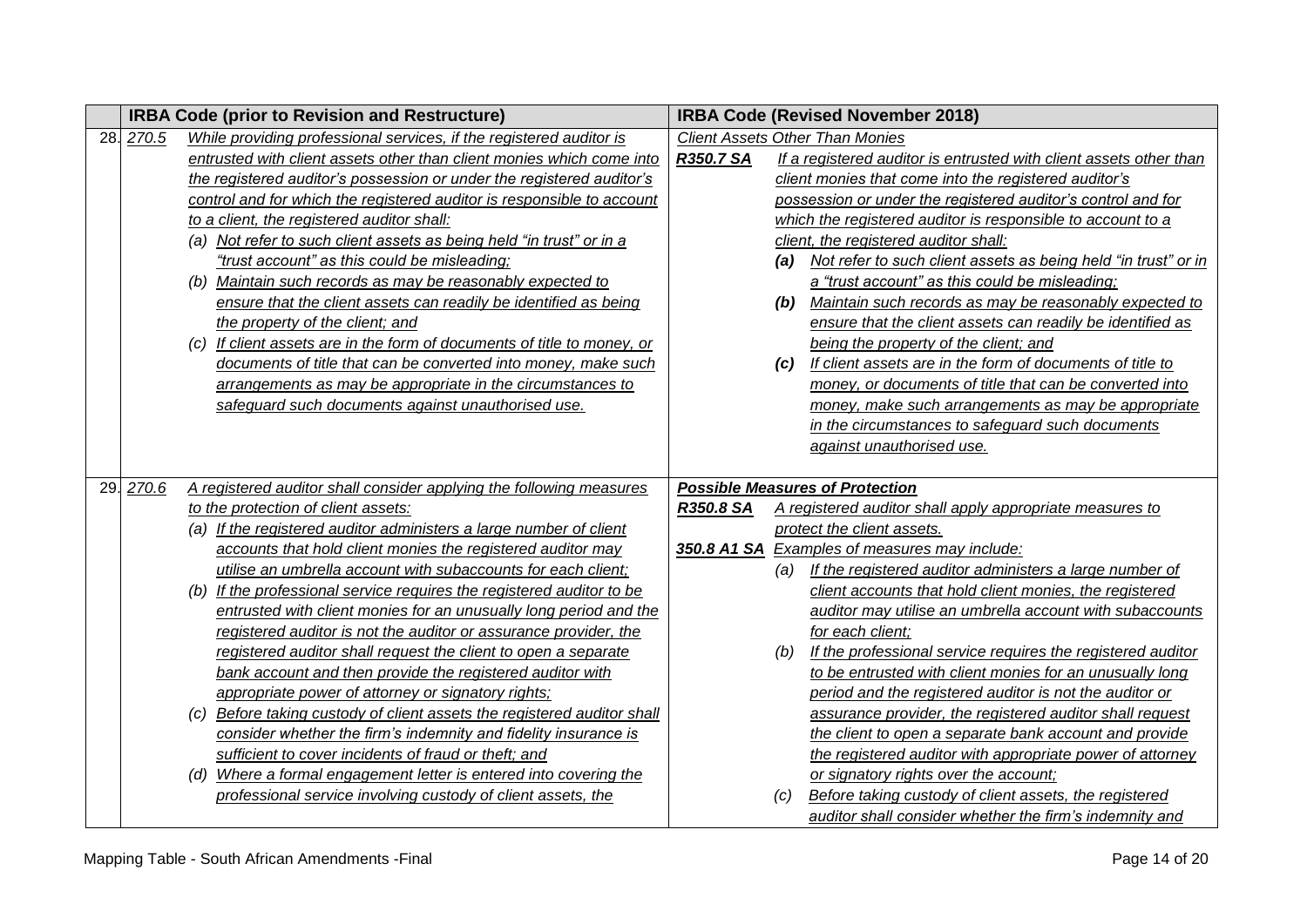|           | <b>IRBA Code (prior to Revision and Restructure)</b>                              |                                 | <b>IRBA Code (Revised November 2018)</b>                                   |
|-----------|-----------------------------------------------------------------------------------|---------------------------------|----------------------------------------------------------------------------|
|           | engagement letter shall address the risks and responsibilities                    |                                 | fidelity insurance is sufficient to cover incidents of fraud or            |
|           | relating to such client assets.                                                   |                                 | theft; and                                                                 |
|           |                                                                                   |                                 | Where a formal engagement letter is entered into<br>(d)                    |
|           |                                                                                   |                                 | covering the professional service involving custody of                     |
|           |                                                                                   |                                 | client assets, the engagement letter shall address the                     |
|           |                                                                                   |                                 | risks and responsibilities relating to such client assets.                 |
|           |                                                                                   |                                 |                                                                            |
| 30. 270.7 | A registered auditor shall not accept custody of audit or assurance               |                                 | <b>Custody of Client Assets for Audit or Other Assurance Client</b>        |
|           | client assets unless the threat to independence can be eliminated or              |                                 |                                                                            |
|           | reduced to an acceptable level. The independence requirements in                  | R350.9 SA                       | A registered auditor shall not accept custody of an audit or               |
|           | section 290.159 - 290.162 apply for audit and review engagements                  |                                 | assurance client's assets, unless the threat to independence               |
|           | and section 291.141 - 291.144 apply to other assurance                            |                                 | can be eliminated or reduced to an acceptable level. The                   |
|           | engagements.                                                                      |                                 | independence requirements in paragraphs R600.7-R600.8                      |
|           |                                                                                   |                                 | apply for audit and review engagements and paragraphs                      |
|           |                                                                                   |                                 | R950.6-R950.7 apply to other assurance engagements.                        |
|           |                                                                                   |                                 |                                                                            |
|           | 31 Public Interest Entities                                                       | <b>Public Interest Entities</b> |                                                                            |
|           |                                                                                   |                                 | <b>Introduction Paragraph:</b>                                             |
| 290.26    | Firms shall determine whether to treat additional entities, or certain            | 400.8                           | Some of the requirements and application material set out in               |
|           | categories of entities, as public interest entities because they have a           |                                 | this Part reflect the extent of public interest in certain entities        |
|           | large number and wide range of stakeholders. Factors to be<br>considered include: |                                 | which are defined to be public interest entities.                          |
|           | The nature of the business, such as the holding of assets in a                    |                                 | (Part of 400.8 has been elevated into a South African requirement)         |
|           | fiduciary capacity for a large number of stakeholders. Examples                   |                                 | R400.8a SA. Firms shall determine whether to treat additional entities, or |
|           | may include financial institutions, such as banks and insurance                   |                                 | certain categories of entities, as public interest entities because        |
|           | companies, and pension funds                                                      |                                 | they have a large number and wide range of stakeholders.                   |
|           | Number of equity or debt holders;                                                 |                                 | Factors to be considered include:                                          |
|           | Size; and                                                                         |                                 | The nature of the business, such as the holding of assets                  |
|           | Number of employees.                                                              |                                 | in a fiduciary capacity for a large number of stakeholders.                |
|           |                                                                                   |                                 | Examples might include financial institutions, such as                     |
|           |                                                                                   |                                 | banks, insurance companies, and pension funds;                             |
|           |                                                                                   |                                 | Number of equity or debt holders;                                          |
|           |                                                                                   |                                 | Size;                                                                      |
|           |                                                                                   |                                 | Number of employees.                                                       |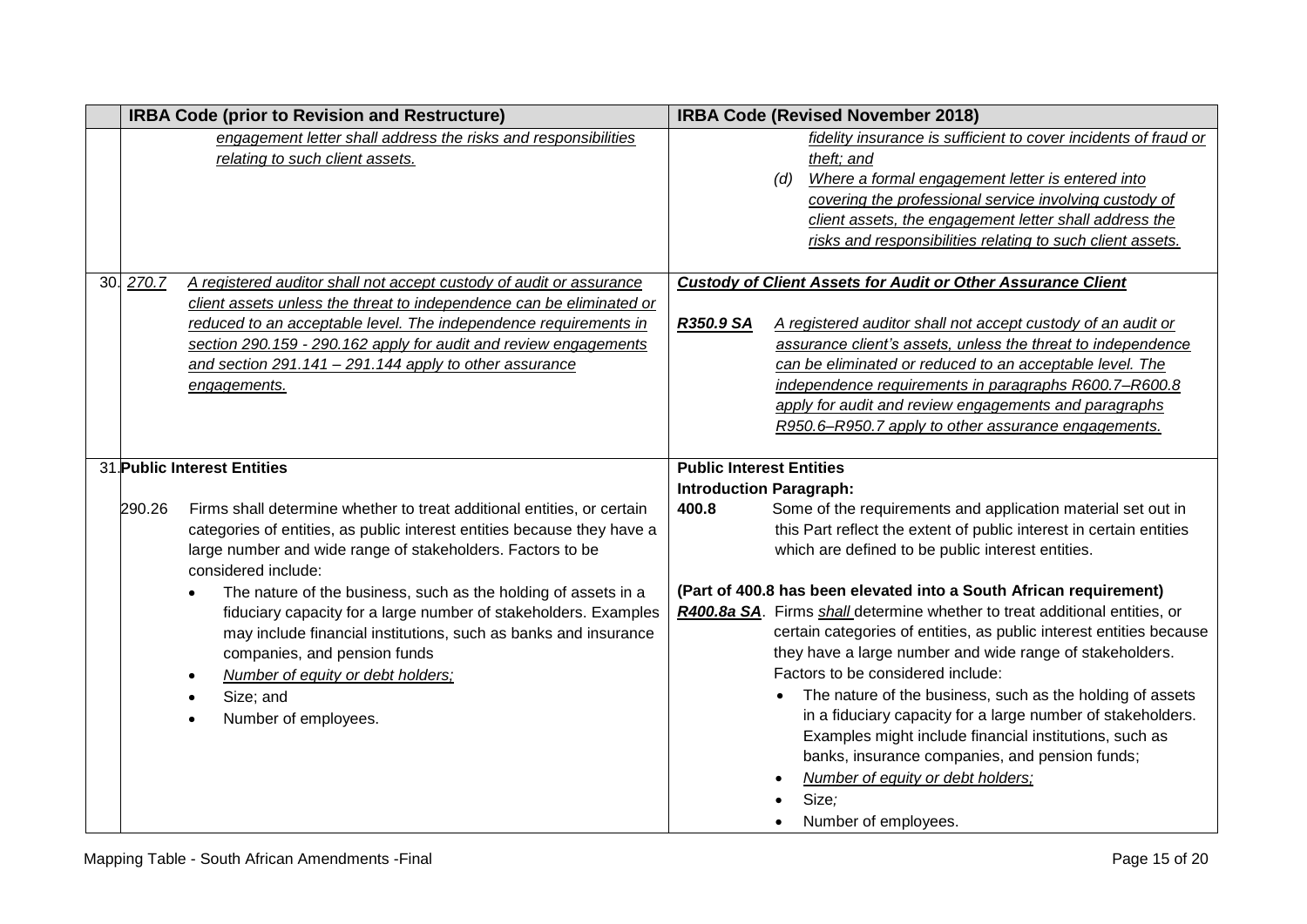| <b>IRBA Code (prior to Revision and Restructure)</b> |           |                                                                                | <b>IRBA Code (Revised November 2018)</b> |           |                                                                               |
|------------------------------------------------------|-----------|--------------------------------------------------------------------------------|------------------------------------------|-----------|-------------------------------------------------------------------------------|
|                                                      |           | 32. 290.26 (a) The following entities will generally satisfy the conditions in |                                          |           | <b>R400.8b SA</b> A registered auditor shall regard the following entities as |
|                                                      |           | paragraph 290.26 as having a large number and wide range of                    |                                          |           | generally satisfying the conditions in paragraph R400.8a SA                   |
|                                                      |           | stakeholders and thus are likely to be considered as Public Interest           |                                          |           | having a large number and wide range of stakeholders, and                     |
|                                                      |           | Entities:                                                                      |                                          |           | thus are likely to be considered as Public Interest Entities:                 |
|                                                      |           | Major Public Entities that directly or indirectly provide essential            |                                          |           | Major Public Entities that directly or indirectly provide                     |
|                                                      |           | or strategic services or hold strategic assets for the benefit of              |                                          |           | essential or strategic services or hold strategic assets for                  |
|                                                      |           | the country.                                                                   |                                          |           | the benefit of the country.                                                   |
|                                                      | $\bullet$ | Banks as defined in the Banks Act 1990, (Act No.94 of 1990)                    |                                          |           | Banks as defined in the Banks Act 1990, (Act No.94 of                         |
|                                                      |           | and Mutual Banks as defined in the Mutual Bank Act 1993, (Act                  |                                          |           | 1990) and Mutual Banks as defined in the Mutual Banks                         |
|                                                      |           | No. 124 of 1993).                                                              |                                          |           | Act 1993, (Act No. 124 of 1993).                                              |
|                                                      | $\bullet$ | Market infrastructure as defined in the Financial Markets Act                  |                                          |           | Market infrastructure as defined in the Financial Markets                     |
|                                                      |           | 2012, (Act No. 19 of 2012). 5                                                  |                                          |           | Act 2012, (Act No. 19 of 2012). <sup>5</sup>                                  |
|                                                      | $\bullet$ | Insurers registered under the Long-term Insurance Act 1998,                    |                                          | $\bullet$ | Insurers registered under the Long-term Insurance Act                         |
|                                                      |           | (Act No. 52 of 1998) and the Short-term Insurance Act 1998,                    |                                          |           | 1998, (Act No. 52 of 1998) and the Short-term Insurance                       |
|                                                      |           | (Act No.53. of 1998) excluding micro lenders.                                  |                                          |           | Act 1998, (Act No.53. of 1998), excluding micro lenders.                      |
|                                                      | $\bullet$ | Collective Investment Schemes, including hedge funds, in                       |                                          |           | Collective Investment Schemes, including hedge funds, in                      |
|                                                      |           | terms of the Collective Investment Schemes Control Act, 2002                   |                                          |           | terms of the Collective Investment Schemes Control Act,                       |
|                                                      |           | (Act No. 45 of 2002) that hold assets in excess of R15 billion.                |                                          |           | 2002 (Act No. 45 of 2002), that hold assets in excess of                      |
|                                                      | $\bullet$ | Funds as defined in the Pension Funds Act 1956, (Act No. 24                    |                                          |           | R15 billion.                                                                  |
|                                                      |           | of 1956) that hold or are otherwise responsible for safeguarding               |                                          |           | Funds as defined in the Pension Funds Act 1956, (Act No.                      |
|                                                      |           | client assets in excess of R10 billion.                                        |                                          |           | 24 of 1956), that hold or are otherwise responsible for                       |
|                                                      |           | Pension Fund Administrators (in terms of Section 13B of the                    |                                          |           | safeguarding client assets in excess of R10 billion.                          |
|                                                      |           | Pension Funds Act 1956, (Act No. 24 of 1956)) with total assets                |                                          |           | Pension Fund Administrators (in terms of Section 13B of                       |
|                                                      |           | under administration in excess of R20 billion.                                 |                                          |           | the Pension Funds Act 1956, (Act No. 24 of 1956)) with                        |
|                                                      |           | Financial Services Providers as defined in the Financial                       |                                          |           | total assets under administration in excess of R20 billion.                   |
|                                                      |           | Advisory and Intermediary Services Act 2002, (Act No. 37 of                    |                                          |           | Financial Services Providers as defined in the Financial                      |
|                                                      |           | 2002) with assets under management in excess of R50 billion.                   |                                          |           | Advisory and Intermediary Services Act 2002, (Act No. 37                      |
|                                                      |           | Medical Schemes as defined in the Medical Schemes Act,                         |                                          |           | of 2002), with assets under management in excess of R50                       |
|                                                      |           | 1998 (Act No. 131 of 1998) that are open to the public                         |                                          |           | billion.                                                                      |
|                                                      |           | (commonly referred to as "open medical schemes") or are                        |                                          |           | Medical Schemes as defined in the Medical Schemes Act.                        |
|                                                      |           | restricted schemes with a large number of members.                             |                                          |           | 1998 (Act No. 131 of 1998), that are open to the public                       |
|                                                      |           | Authorised users of an exchange as defined in the Financial                    |                                          |           | (commonly referred to as "open medical schemes") or are                       |
|                                                      |           | Markets Act, 2012 (Act No. 19 of 2012) who hold or are                         |                                          |           | restricted schemes with a large number of members.                            |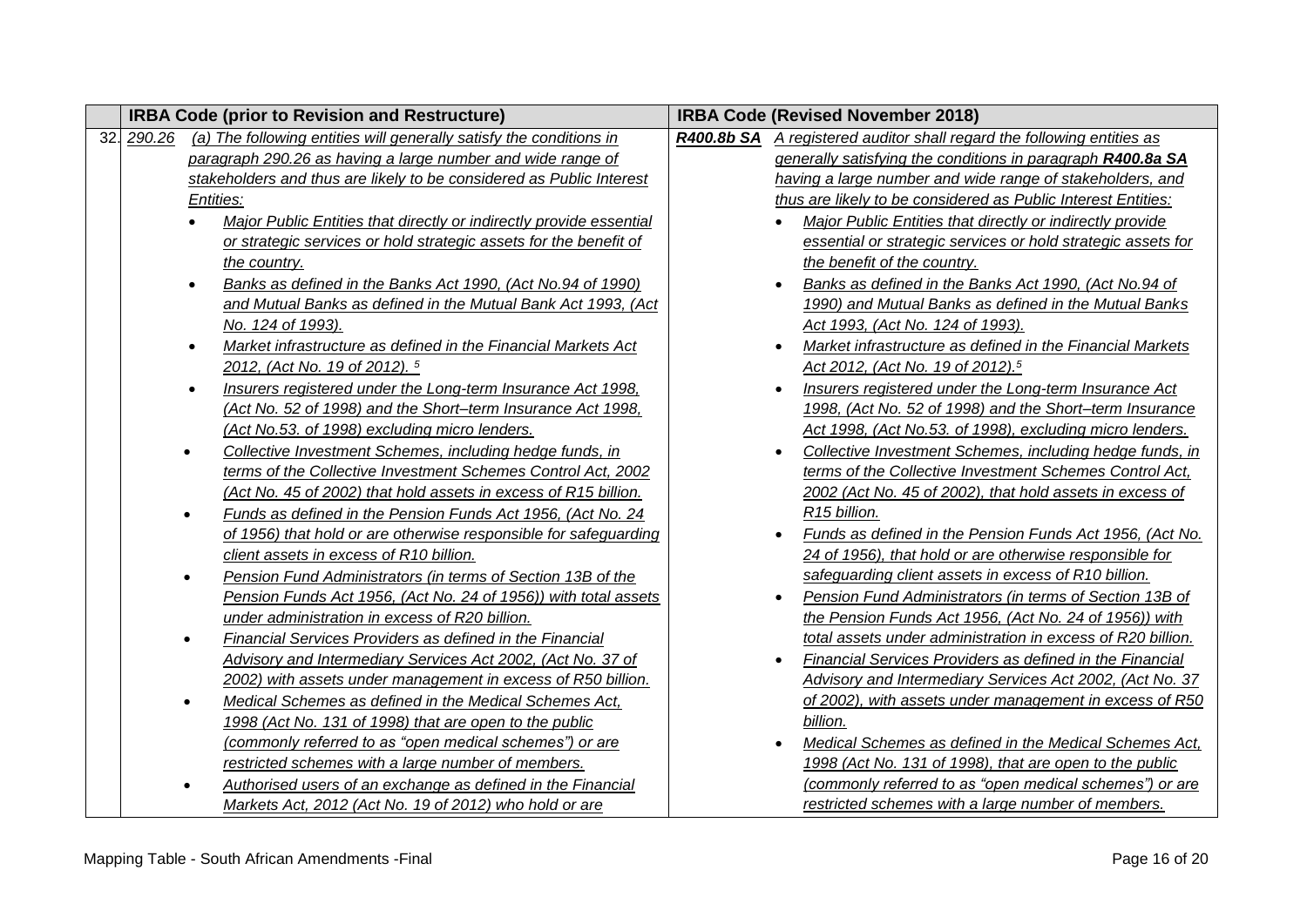| <b>IRBA Code (prior to Revision and Restructure)</b>                                                                                       | <b>IRBA Code (Revised November 2018)</b>                                                    |
|--------------------------------------------------------------------------------------------------------------------------------------------|---------------------------------------------------------------------------------------------|
| otherwise responsible for safeguarding client assets in excess                                                                             | • Authorised users of an exchange as defined in the                                         |
| of R10 billion.                                                                                                                            | Financial Markets Act, 2012 (Act No. 19 of 2012), who hold                                  |
| Other issuers of debt and equity instruments to the public. <sup>2</sup>                                                                   | or are otherwise responsible for safeguarding client assets                                 |
|                                                                                                                                            | in excess of R10 billion.                                                                   |
| If a Firm considers an audit client that falls under one or more of the above                                                              | Other issuers of debt and equity instruments to the public. <sup>6</sup>                    |
| categories not to be a public interest entity, the Firm shall document its                                                                 |                                                                                             |
| reasoning and its consideration of paragraph 290.26.                                                                                       | If a firm considers an audit client that falls under one or more<br>R400.8c SA              |
|                                                                                                                                            | of the above categories not to be a public interest entity, the                             |
| (Footnote: <sup>5</sup> Market Infrastructure is defined in the Financial Markets Act,                                                     | firm shall document its reasoning and its consideration of                                  |
| 2012 (Act No. 19 of 2012) as                                                                                                               | paragraph R400.8b SA.                                                                       |
| (a) A licensed central securities depository                                                                                               |                                                                                             |
| (b) A licensed clearing house                                                                                                              | (Footnote: <sup>5</sup> Market Infrastructure is defined in the Financial Markets Act,      |
| (c) A licensed exchange and                                                                                                                | 2012 (Act No. 19 of 2012) as                                                                |
| (d) A licensed trade repository                                                                                                            | (a) A licensed central securities depository                                                |
|                                                                                                                                            | (b) A licensed clearing house                                                               |
| $6$ For the purpose of this section, "the public" shall mean the public in general                                                         | (c) A licensed exchange and                                                                 |
| or large sectors of the public such as participants in Broad-Based Black                                                                   | (d) A licensed trade repository                                                             |
| <b>Economic Empowerment schemes or participants in offers to large industry</b>                                                            |                                                                                             |
| sectors, which result in the debt or equity instruments being owned by a large                                                             | <sup>6</sup> For the purpose of this section, "the public" shall mean the public in general |
| number and wide range of stakeholders).                                                                                                    | or large sectors of the public such as participants in Broad-Based Black                    |
|                                                                                                                                            | Economic Empowerment schemes or participants in offers to large industry                    |
|                                                                                                                                            | sectors, that result in the debt or equity instruments being owned by a large               |
|                                                                                                                                            | number and wide range of stakeholders).                                                     |
|                                                                                                                                            |                                                                                             |
| 33. Financial interest received by way of an inheritance gift or as a result of                                                            | Local amendment no longer considered necessary.                                             |
| a merger                                                                                                                                   |                                                                                             |
|                                                                                                                                            |                                                                                             |
| 290.116 If a firm or a partner or employee of the firm, or a member of that                                                                |                                                                                             |
| individual's immediate family, receives a direct financial interest or                                                                     |                                                                                             |
| a material indirect financial interest in an audit client, for example,                                                                    |                                                                                             |
| by way of an inheritance, gift or as a result of a merger and such<br>interest would not be permitted to be held under this section, then: |                                                                                             |
|                                                                                                                                            |                                                                                             |
|                                                                                                                                            |                                                                                             |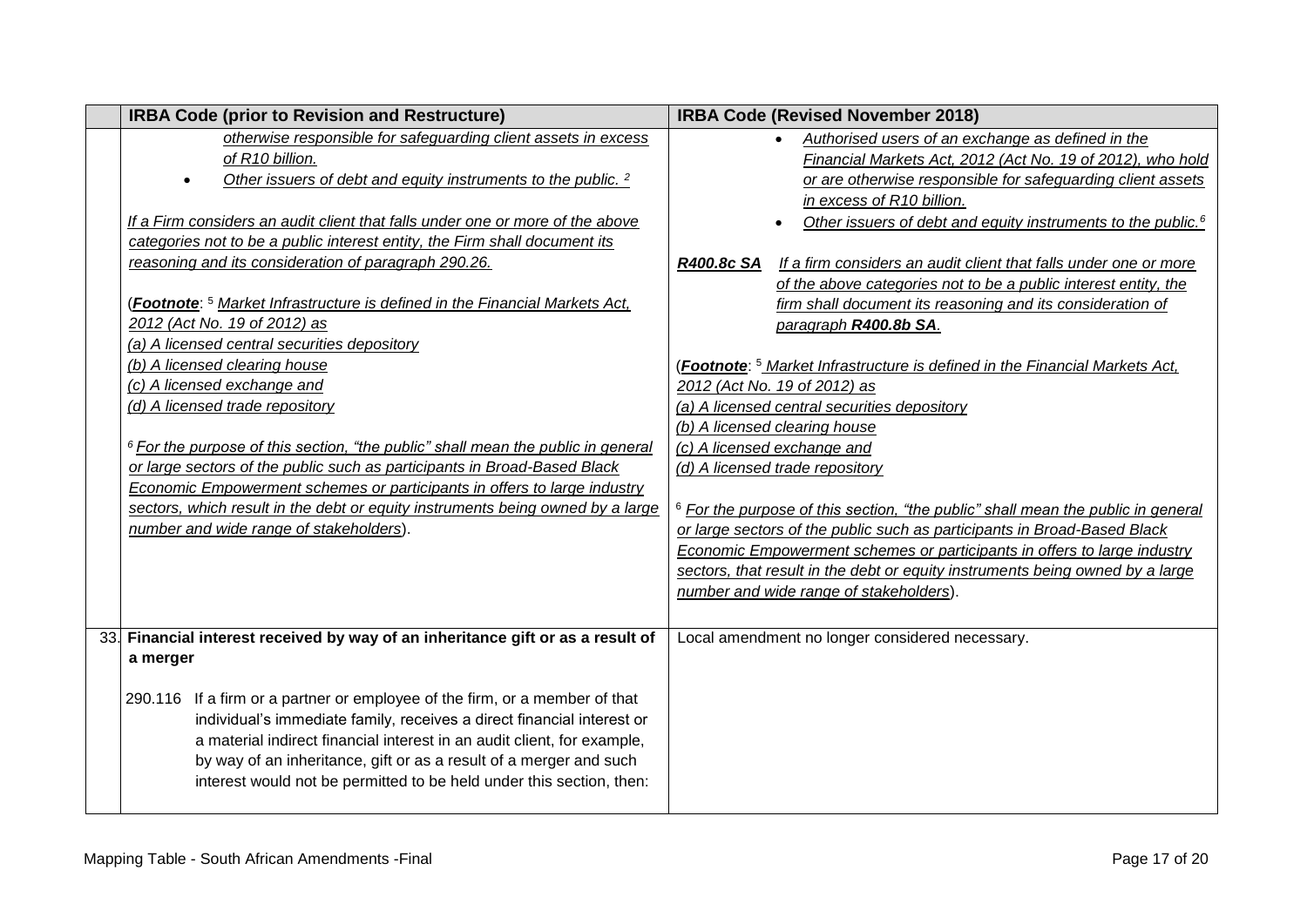|     | <b>IRBA Code (prior to Revision and Restructure)</b>                                                                                                                                                                                                                                                                                                                                                                                                                                                    | <b>IRBA Code (Revised November 2018)</b>                                                                                                                                                                                                                                                                                                                                                                                                                                                                                  |
|-----|---------------------------------------------------------------------------------------------------------------------------------------------------------------------------------------------------------------------------------------------------------------------------------------------------------------------------------------------------------------------------------------------------------------------------------------------------------------------------------------------------------|---------------------------------------------------------------------------------------------------------------------------------------------------------------------------------------------------------------------------------------------------------------------------------------------------------------------------------------------------------------------------------------------------------------------------------------------------------------------------------------------------------------------------|
|     | (a) If the interest is received by the firm, the financial interest shall<br>be disposed of immediately, or a sufficient amount of an indirect<br>financial interest shall be disposed of so that the remaining<br>interest is no longer material;                                                                                                                                                                                                                                                      |                                                                                                                                                                                                                                                                                                                                                                                                                                                                                                                           |
|     | (b) If the interest is received by a member of the audit team, or a<br>member of that individual's immediate family, the individual who<br>received the financial interest shall immediately dispose of the<br>financial interest, or dispose of a sufficient amount of an indirect<br>financial interest so that the remaining interest is no longer<br>material, or the individual shall be removed from the audit team;<br>or                                                                        |                                                                                                                                                                                                                                                                                                                                                                                                                                                                                                                           |
|     | (c) If the interest is received by an individual who is not a member<br>of the audit team, or by an immediate family member of the<br>individual, the financial interest shall be disposed of as soon as<br>possible, or a sufficient amount of an indirect financial interest<br>shall be disposed of so that the remaining interest is no longer<br>material. Pending the disposal of the financial interest, a<br>determination shall be made as to whether any safeguards are<br>necessary.         |                                                                                                                                                                                                                                                                                                                                                                                                                                                                                                                           |
| 34. | A loan or guarantee of a loan from an audit client other than a bank<br>290.120 If the firm or a member of the audit team, or a member of that                                                                                                                                                                                                                                                                                                                                                          | Loans and Guarantees with an Audit Client that is Not a Bank or Similar<br><b>Institution</b>                                                                                                                                                                                                                                                                                                                                                                                                                             |
|     | individual's immediate family, accepts a loan from, or has a<br>borrowing guaranteed by, an audit client, that is not a bank or<br>similar institution, or any director or officer of the audit client, the<br>self-interest threat created would be so significant that no<br>safeguards could reduce the threat to an acceptable level, unless<br>the loan or guarantee is immaterial to both (a) the firm or the<br>member of the audit team and the immediate family member, and<br>(b) the client. | R511.7<br>A firm, a network firm, an audit team member, or any of that<br>individual's immediate family shall not accept a loan from, or<br>have a borrowing guaranteed by, an audit client that is not a<br>bank or similar institution, or any director or officer of an audit<br>client, unless the loan or guarantee is immaterial to:<br>The firm, the network firm, or the individual receiving the<br>(a)<br>loan or guarantee, as applicable; and<br>The client, or the director or officer of the client.<br>(b) |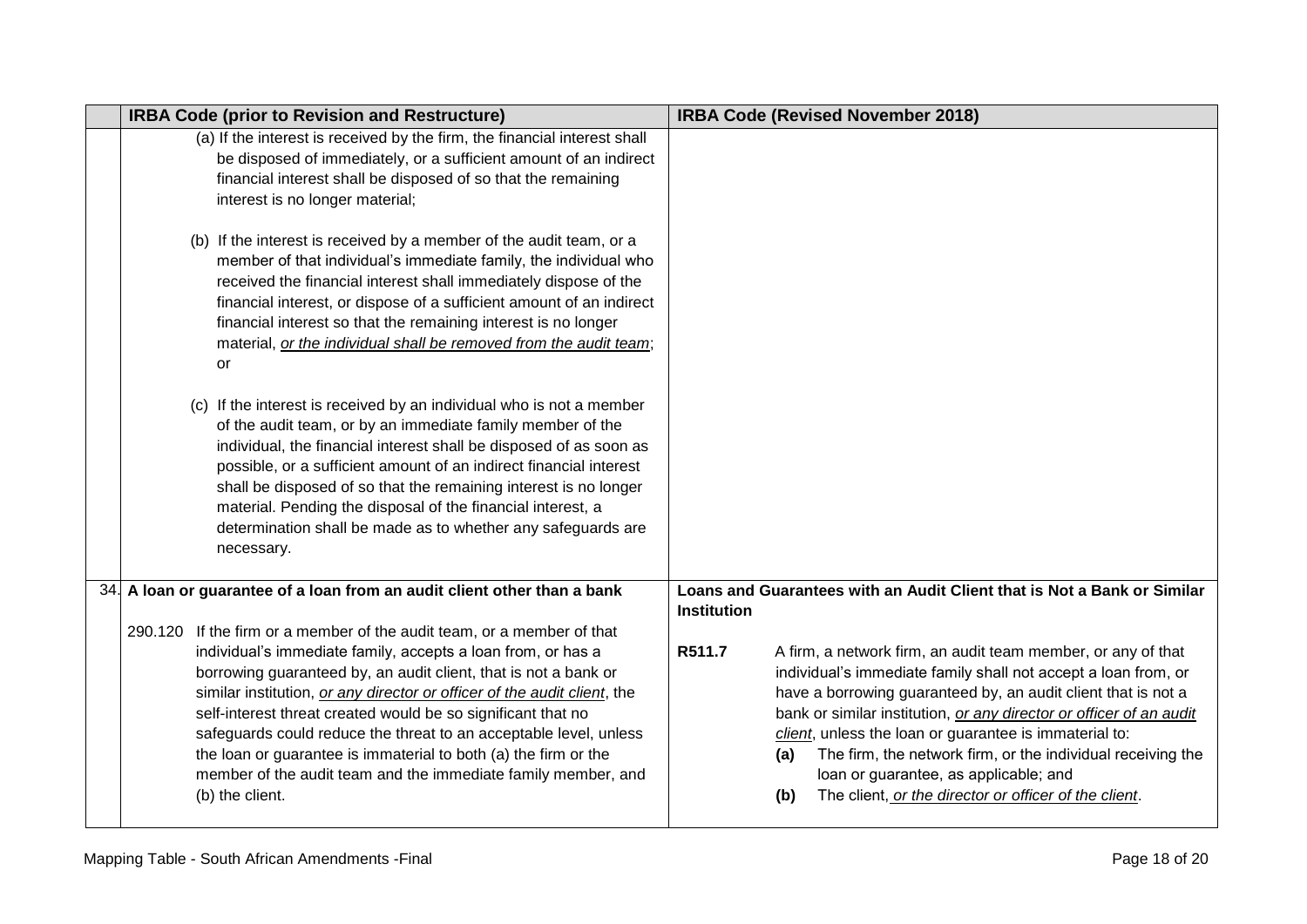|     | <b>IRBA Code (prior to Revision and Restructure)</b>                                                                                                                                                                                                                                                                                                                                                                                                                                                                                                                                                                                                                                    | <b>IRBA Code (Revised November 2018)</b>                                                                                                                                                                                                                                                                                                                                                                                                             |  |  |
|-----|-----------------------------------------------------------------------------------------------------------------------------------------------------------------------------------------------------------------------------------------------------------------------------------------------------------------------------------------------------------------------------------------------------------------------------------------------------------------------------------------------------------------------------------------------------------------------------------------------------------------------------------------------------------------------------------------|------------------------------------------------------------------------------------------------------------------------------------------------------------------------------------------------------------------------------------------------------------------------------------------------------------------------------------------------------------------------------------------------------------------------------------------------------|--|--|
|     | 35. A loan or guarantee of a loan made to an audit client                                                                                                                                                                                                                                                                                                                                                                                                                                                                                                                                                                                                                               | <b>Loans and Guarantees with an Audit Client</b>                                                                                                                                                                                                                                                                                                                                                                                                     |  |  |
|     | 290.121 Similarly, if the firm or a member of the audit team, or a member of<br>that individual's immediate family, makes or guarantees a loan to<br>an audit client or <i>any director or officer of the audit client</i> , the self-<br>interest threat created would be so significant that no safeguards<br>could reduce the threat to an acceptable level, unless the loan or<br>guarantee is immaterial to both (a) the firm or the member of the<br>audit team and the immediate family member, and (b) the client.                                                                                                                                                              | R511.4<br>A firm, a network firm, an audit team member, or any of that<br>individual's immediate family shall not make or guarantee a<br>loan to an audit client, or any director or officer of an audit<br>client, unless the loan or guarantee is immaterial to:<br>The firm, the network firm or the individual making the<br>(a)<br>loan or guarantee, as applicable; and<br>The client, or the director or officer of the client.<br>(b)        |  |  |
|     | 36. Audit Clients that are Public Interest Entities                                                                                                                                                                                                                                                                                                                                                                                                                                                                                                                                                                                                                                     | Local amendment no longer considered necessary.                                                                                                                                                                                                                                                                                                                                                                                                      |  |  |
|     | In respect of an audit of a public interest entity, an individual shall<br>290.149<br>not be a key audit partner for more than seven years or as<br>otherwise determined by legislation or regulation. After such time,<br>the individual shall not be a member of the engagement team or be<br>a key audit partner for the client for two years. During that period,<br>the individual shall not participate in the audit of the entity, provide<br>quality control for the engagement, consult with the engagement<br>team or the client regarding technical or industry-specific issues,<br>transactions or events or otherwise directly influence the outcome<br>of the engagement. |                                                                                                                                                                                                                                                                                                                                                                                                                                                      |  |  |
| 37. | Not previously included.                                                                                                                                                                                                                                                                                                                                                                                                                                                                                                                                                                                                                                                                | 600.2<br>Firms and network firms might provide a range of non-<br>assurance services to their audit clients, consistent with their<br>skills and expertise. Providing non-assurance services to audit<br>clients might create threats to compliance with the fundamental<br>principles and threats to independence. The registered auditor<br>might also need to consider threats to objectivity relating to the<br>non-assurance services provided. |  |  |
|     | 38. 290.502 The firm shall communicate (for example, in an engagement letter)<br>with the intended users regarding the independence requirements<br>that are to be applied with respect to the provision of the audit<br>engagement. Where the intended users are a class of users (for                                                                                                                                                                                                                                                                                                                                                                                                 | Local amendment no longer considered necessary.                                                                                                                                                                                                                                                                                                                                                                                                      |  |  |